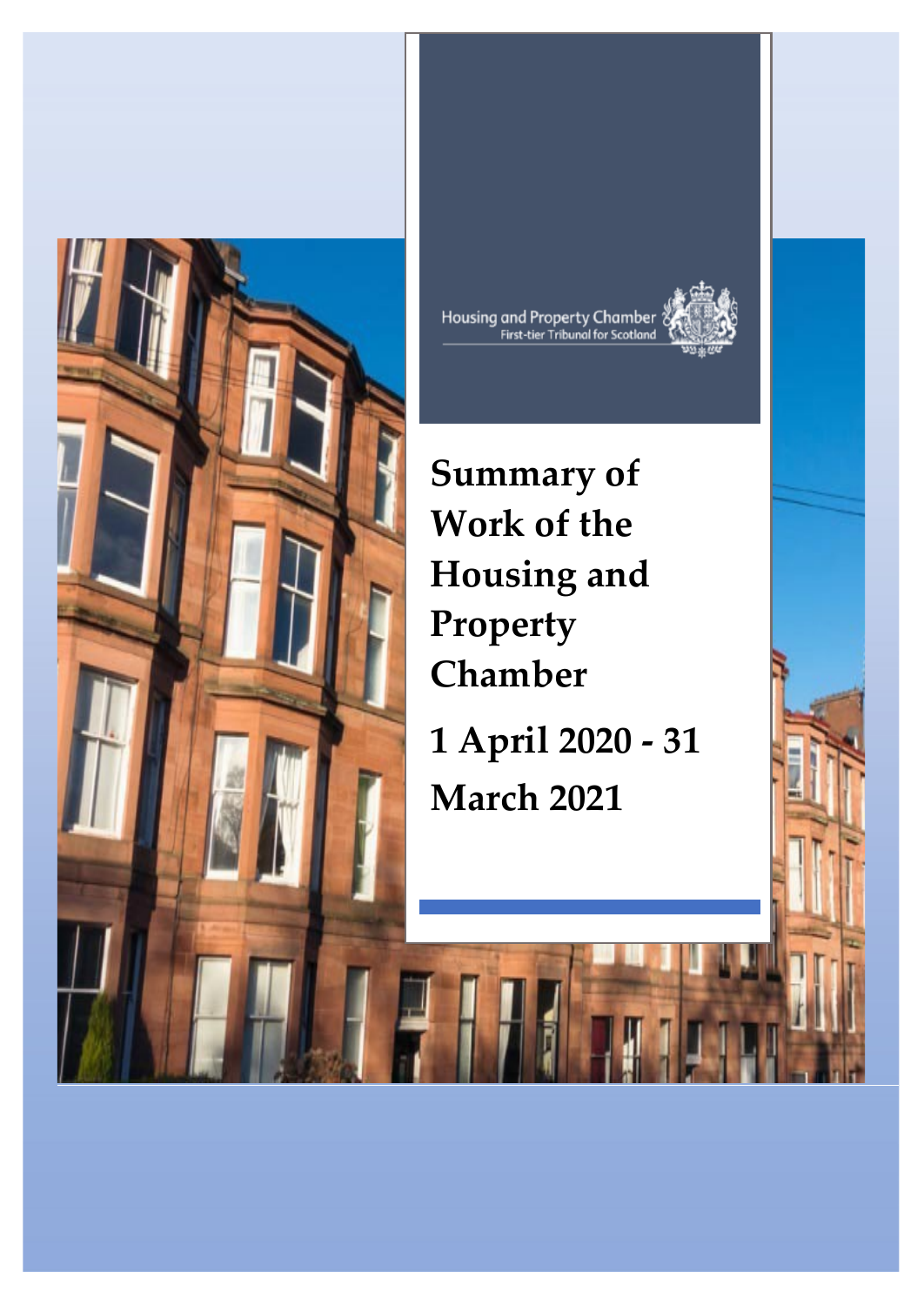#### **Foreword by Chamber President**

The year 1 April 2020 to 31 March 2021 has not been without its challenges. At the start of the period Covid safety measures resulted in the closure of the Glasgow Tribunals Centre and a suspension of tribunal business; this was followed on 9 July 2020 by the introduction of remote hearings with the tribunal members and parties participating from different locations using teleconference; and by the end of the period, all Housing and Property Chamber work had been recovered with plans in place for property inspections to resume. The chamber has weathered well the challenges of 2020. Apart from cases which involve property inspections and a handful of cases which were proving difficult to complete digitally, the chamber was by the end of the reporting period progressing cases without delays. This is due to the hard work, flexibility and resilience of those tribunal judges and SCTS staff who work within the chamber jurisdiction. My thanks go to them for the commitment and to parties to proceedings for their patience and cooperation.

This summary provides details of the types of cases which are heard by the Housing and Property Chamber, the procedure the chamber applications follow and, as with previous years, statistical information.

I hope this summary will be of interest.

Aileen Devanny

Chamber President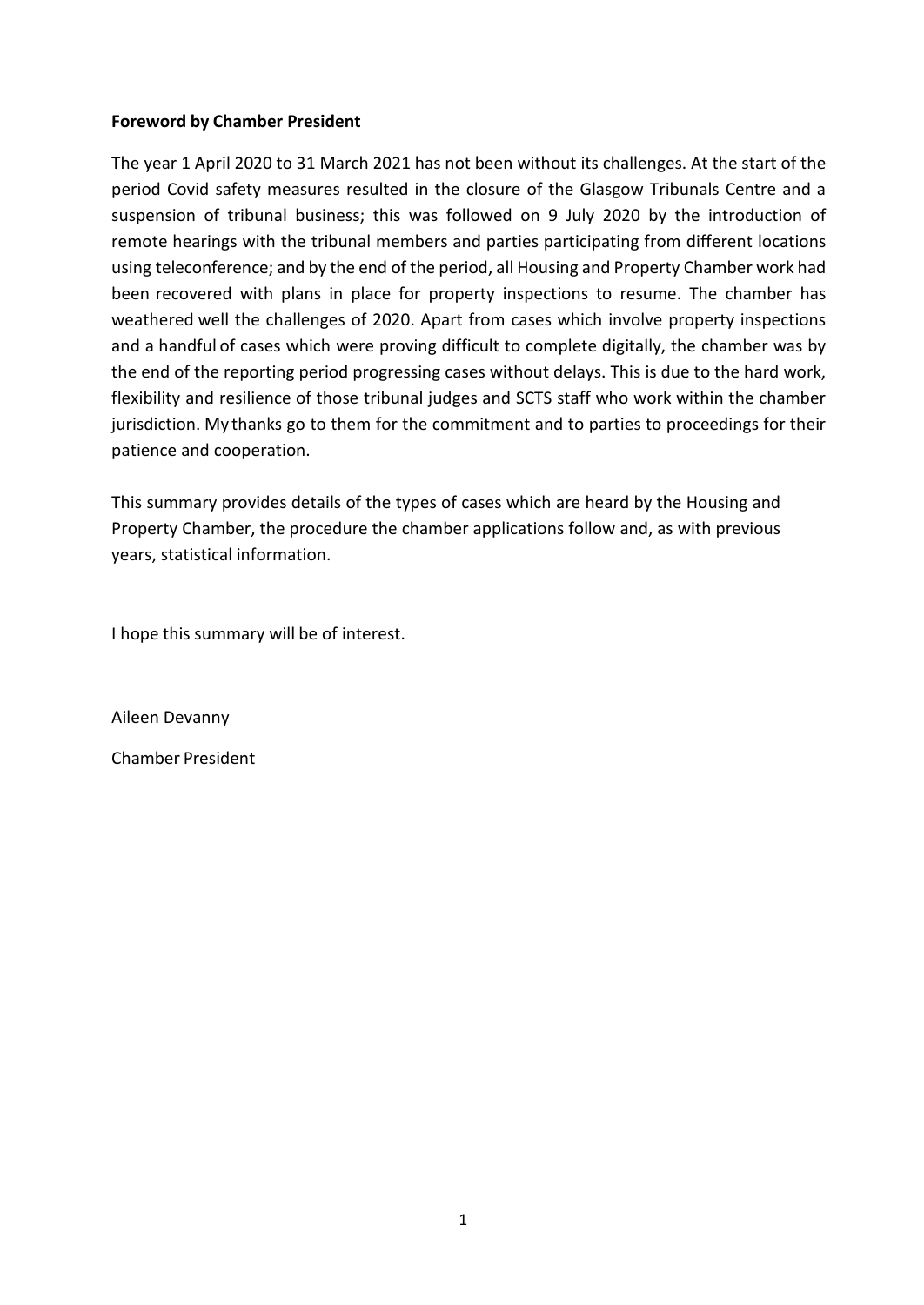### **1. Introduction**

As might be expected, the biggest challenge faced by the Housing and Property Chamber (HPC) during the year was dealing with the impact of the coronavirus pandemic on its business. All scheduled hearings and case management discussions (CMDs) were postponed from 19 March 2020.

Glasgow Tribunals Centre, the HPC administrative base, was closed to administration staff from 25 March 2020 and reopened again with limited staff on site on 15 June 2020. Initially, at the start of lockdown, only limited numbers of Scottish Courts and Tribunals Service (SCTS) staff were able to remotely action any urgent or time critical applications. As time went on, that situation improved with SCTS staff who work within HPC being given laptops which allowed remote access to the necessary case management systems. As resources allowed, applications which were received electronically and by post were processed with judicial decision-making through the sift stage to the point of notification of acceptance of the application in readiness for fixing a case management discussion (CMD) or hearing. Until the end of June 2020, three part time tribunal judges of HPC and the Chamber President assisted remotely with the urgent sifting of applications due to the time critical nature of some applications because of time bar rules.

The Chamber President was involved in regular operational meetings on recovery planning with SCTS managers and with administration team leaders for the different jurisdictions within HPC. There are 50 different types of applications which may be brought to the Chamber. There are 5 administration teams dealing with different jurisdictions, depending on application types.

As at 24 June 2020, 453 CMDs and 237 hearings required to be scheduled / rescheduled. On 9 July 2020, the HPC resumed hearing cases. Initially, CMDs were scheduled for the first few weeks using teleconference calls. Evidential hearings shortly followed with parties, tribunal judges and clerks sitting remotely and dialling in. New and revised practical guidance was issued to clerks and tribunal judges on the conduct of teleconference CMDs and hearings. Instructions are also issued to parties. For those cases where it is difficult to hear the case fairly by teleconference, an option of a video conference hearing was initiated. However, it is unlikely for the foreseeable future that video conference hearings will be available for all cases of the Chamber given the pressures which currently exist on the SCTS digital support team.

No face-to-face hearings have taken place since 18 March 2020. A system is in place to allow members of the public to listen or to observe remote CMDs and hearings, depending on the digital format used for the proceedings. The Chamber is gathering data on user feedback on the remote HPC proceedings.

All inspections and re-inspections in repairing standard and rent assessment cases and supervised access arrangementsin landlord right of entry cases were suspended from 19 March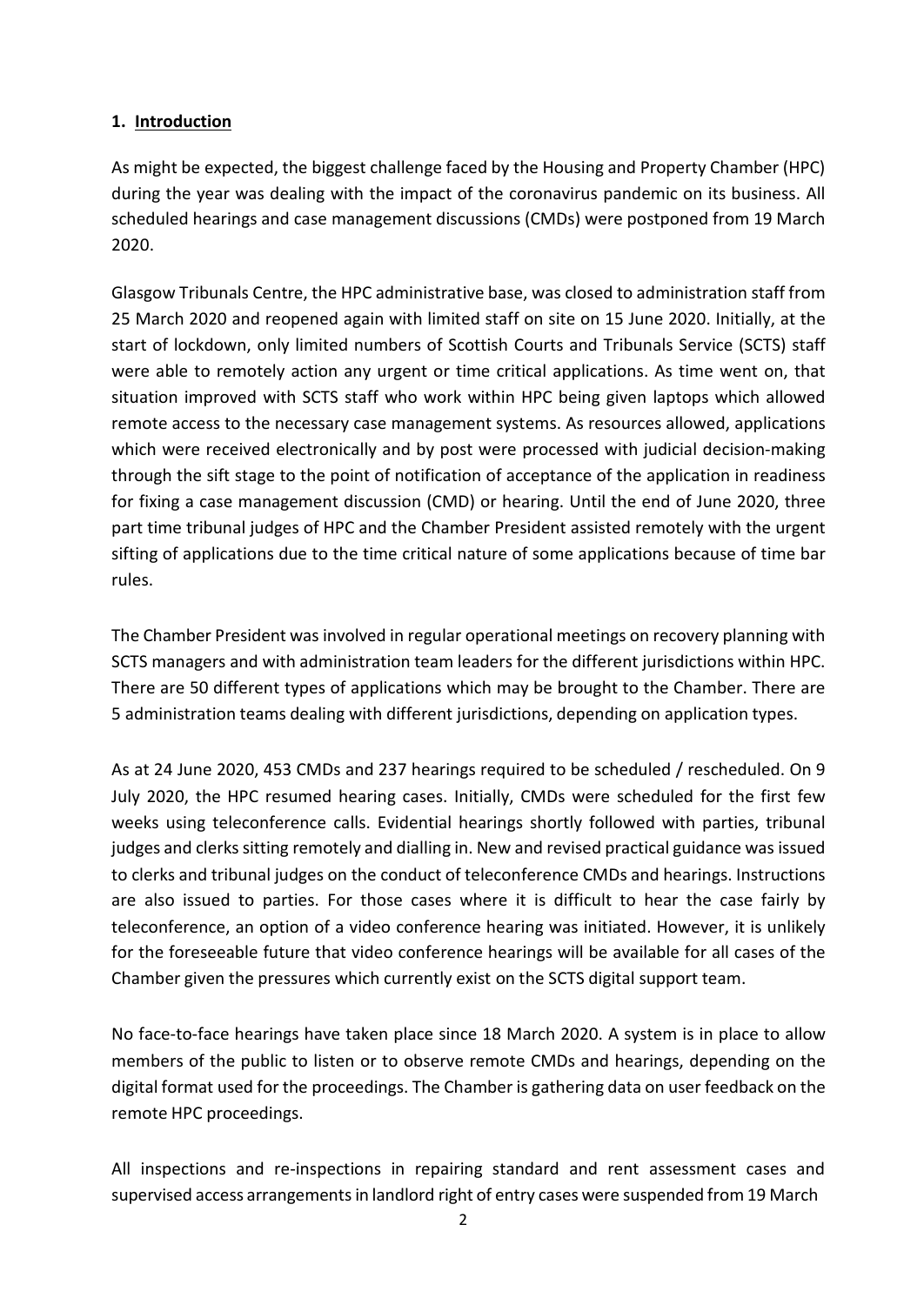2020 to await a safe procedure for property inspections, and it was not possible to reintroduce these until after the end of the reporting year. However, from 11 January 2021 case management discussions took place with parties to take forward claims relating to defective rented houses in the absence of an option for property inspections.

The [Coronavirus](https://www.legislation.gov.uk/asp/2020/7/contents) (Scotland) Act 2020 has made temporary but significant changes to the statutes applicable to private sector evictions in Scotland, designed to protect tenants during the pandemic<sup>1</sup>. These apply where a prescribed notice was served on or after 7 April 2020. The main changes are:

- 1. Mandatory grounds of eviction become discretionary, requiring the tribunal to consider the reasonableness of making an eviction order in each case. In rent arrears cases, since 30 September 2020, this includes considering the extent to which a landlord has compliedwith the prescribed pre-action requirement[s.](#page-3-1)<sup>2</sup>
- 2. The notice periods required before most eviction applications can be brought before the HPC are extended. The extended notice periods are generally either 6 months (in most cases) or 3 months depending on the grounds used.<sup>3</sup>

The Chamber has weathered well the challenges of 2020. Apart from cases which involve property inspections and a handful of cases which were proving difficult to complete digitally, the Chamber was by the end of the reporting period progressing cases without delays. This is due to the hard work, flexibility and resilience of those tribunal judges and SCTS staff who work within the HPC jurisdiction.

### **2. The Chamber jurisdictions**

The HPC has a very wide jurisdiction, covering 50 different application types. These involve the application of at least 12 different statutes. The law relating to private tenancies is particularly complex, being contained in numerous statutes and having evolved through case law. Cases involving property factors often raise complex issues of property law, as well as agency law and consumer law, among others.

There are six main categories of application within the HPC jurisdiction, as described below.

<span id="page-3-0"></span><sup>&</sup>lt;sup>1</sup> Section 2 and Schedule 1. Note: the changes apply to all three types of private tenancy (private residential tenancies; assured tenancies; and tenancies under the Rent (Scotland) Act 1984).

<span id="page-3-1"></span><sup>&</sup>lt;sup>2</sup>Where a notice to quit/leave was served on or after 7 April 2020 and the arrears occurred wholly/ partly on or after 27 May 2020: The Rent Arrears Pre-Action [Requirements](https://www.legislation.gov.uk/sdsi/2020/9780111046012/contents) (Coronavirus) (Scotland) Regulations 2020

<span id="page-3-2"></span><sup>&</sup>lt;sup>3</sup> Where a notice was served after 3 October 2020, the notice period for certain tenant conduct grounds relating to antisocial or criminal behaviour was reduced to its previous length of 28 days[: The Coronavirus \(Scotland\) Act](https://www.legislation.gov.uk/ssi/2020/270/contents/made) 2020 (Eviction from Dwelling-houses) (Notice Periods) [Modification Regulations 2020](https://www.legislation.gov.uk/ssi/2020/270/contents/made)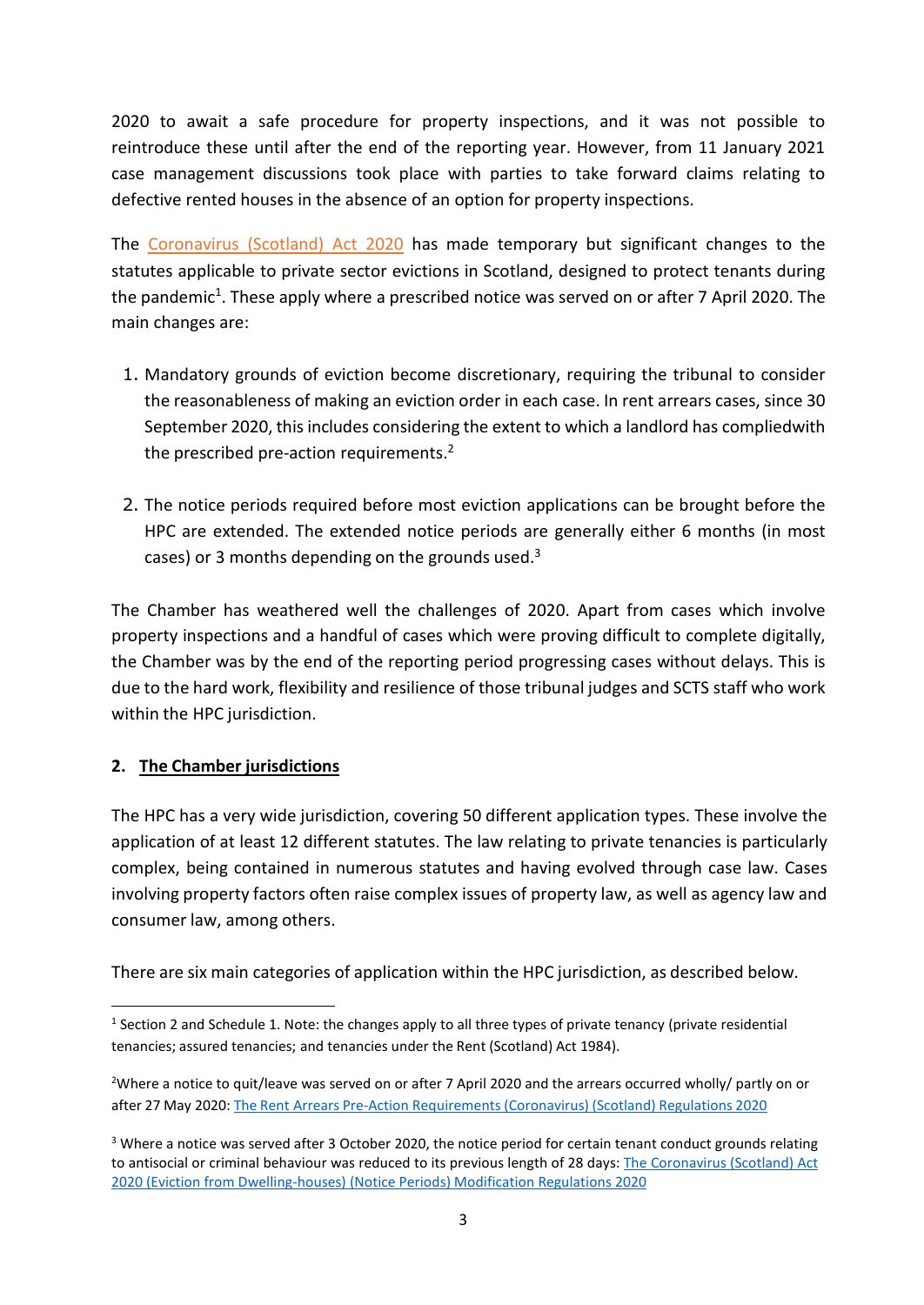### *a. Private rented sector applications*

On 1 December 2017, the sheriff's jurisdiction for civil cases relating to the private rented sector (PRS) was transferred to the HPC. A new private residential tenancy regime was introduced on the same date, and the HPC provides the dispute resolution mechanism for issues arising from these new tenancies. The private rented sector jurisdiction deals with a wide range of private rented tenancy issues, and since its introduction, it has become by far the biggest jurisdiction in terms of case volumes.

The three biggest categories of PRS application in terms of volume are:

- i. Eviction and recovery of possession.
- ii. *Civil proceedings* seeking payment orders.
- iii. *Tenancy deposit applications* seeking payment orders for monetary sanctions in respect of a failure to comply with tenancy deposit regulations and/or provide required information.

Other categories of PRS application include, among others:

- drawing up the terms of a tenancy
- provision of a written tenancy agreement
- landlord registration appeals
- letting agent registration appeals
- requirements for disabled adaptations for private rented properties
- damages for unlawful eviction
- wrongful termination orders
- recovery of unlawful premiums and loans
- appeals against rent penalty notices issued by a local authority.

## *b. Repairing standard applications*

Under the Housing (Scotland) Act 2006, private rented sector tenants can apply to the HPC to seek to compel their landlord to carry out necessary repairs to ensure that their property meets the statutory "repairing standard", which has been extended to include the tolerable standard test and holiday lets of over 31 days' duration. Third parties (i.e. local authorities) can also make applications, in the same way as the tenant.

## *c. Homeowner (Property Factor) applications*

Under the Property Factors(Scotland) Act 2011, homeowners can bring an application to the HPC regardingadisputewiththeirpropertyfactorunder either or both of two possible grounds: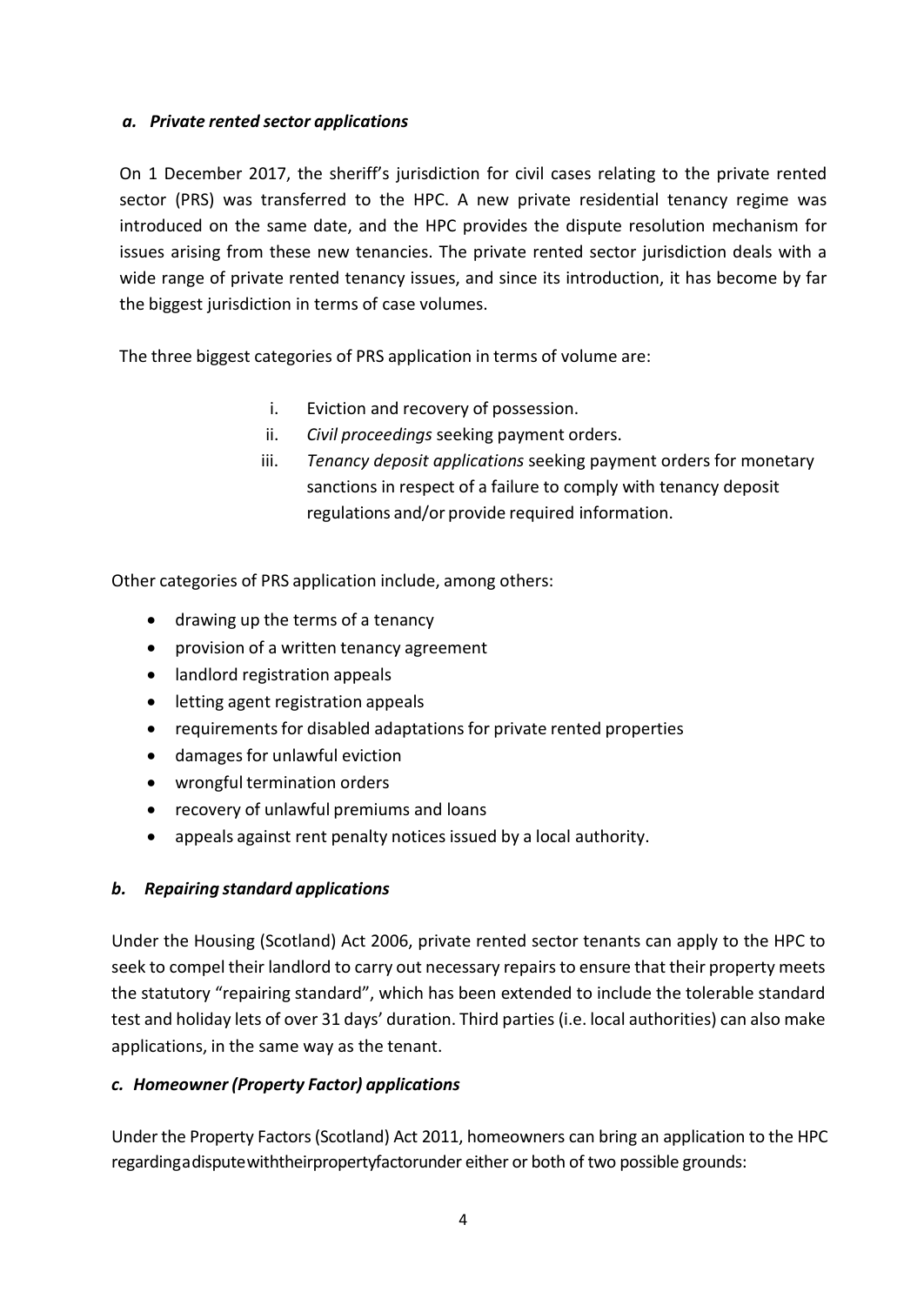- i. that the property factor has failed to carry out its duties as a property factor
- ii. in relation to the management or maintenance of land
- iii. that the property factor has failed to comply with the statutory code of conduct for property factors.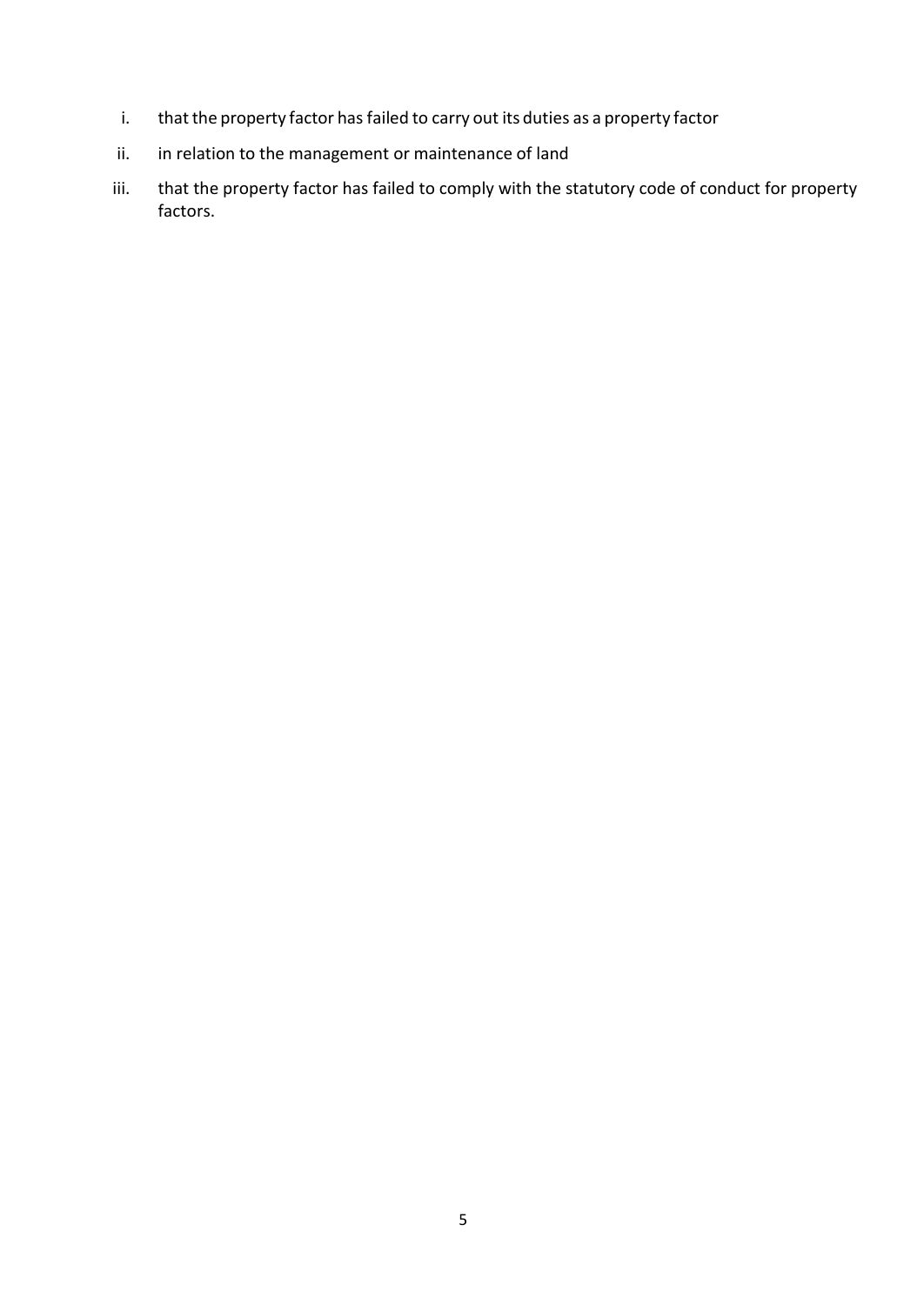## *d. Landlord (Right of entry) applications*

Private landlords can apply for assistance in exercising their right of entry to tenanted property to view the state and condition of the property and/or to carry out works to meet the requirements of the repairing standard under the Housing (Scotland) Act 2006.

### *e. Rent assessment applications*

Under the Rent (Scotland) Act 1984, both landlords and tenants can appeal against rents registered by Rent Officers in relation to regulated tenancies, and seek a determination of a fair rent for their property.

Under the Housing (Scotland) Act 1988, the HPC can consider, in relation to assured and short assured tenancies:

- (a) Appeals by tenants against the level of rents set by landlords and to decide a market rent for such properties in accordance with that Act, and
- (b) Appeals by landlords or tenants where the other party has proposed a review of the terms of the tenancy.

Under the Private Housing (Tenancies) (Scotland) Act 2016, the HPC can consider appeals against the level of rent set by the rent officer in relation to a private residential tenancy.

### *f. Letting agent applications*

On 31 January 2018, the registration of letting agents became compulsory, and compliance with a statutory code of practice for all registered letting agents became mandatory. Since that date, tenants, landlords and Scottish Ministers have been able to apply to the HPC in relation to letting agent code of practice disputes.

### **3. The HPC's approach**

While HPC proceedings are legal proceedings, the tribunal takes an inquisitorial approach, rather than the adversarial process which exists in the courts. The process is designed to be accessible to parties, many of whom, whether landlords or tenants, are unrepresented.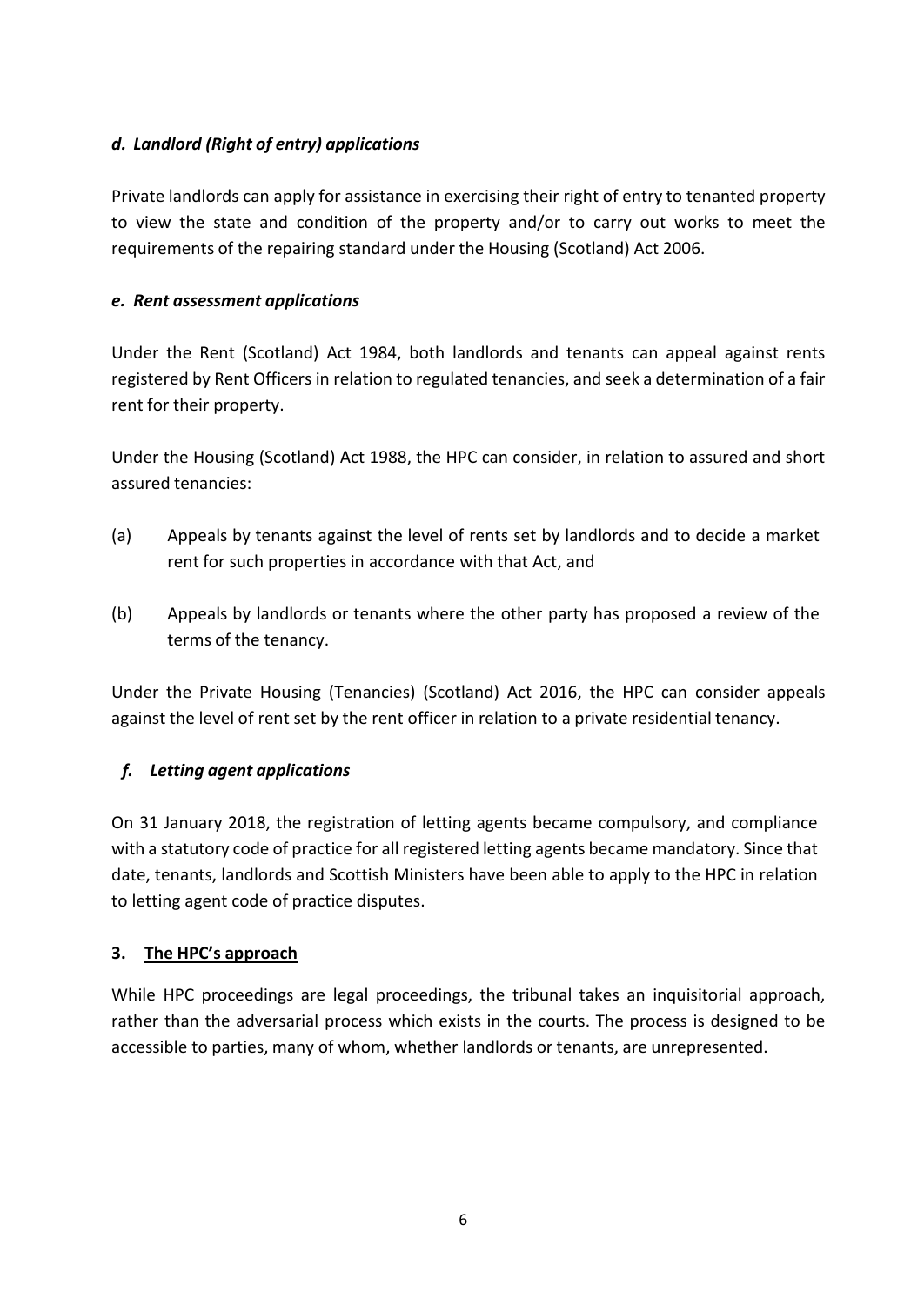Guidance on the application process is available on the HPC website. The application can be made on a form which can be downloaded from the website and contains prompts on the required information and attachments. HPC staff are not legally qualified and cannot give case specific legal advice, but they can signpost parties to information about procedure on the HPC website.

Because the approach is inquisitorial, the tribunal on its own initiative makes more inquiries than the courts into issues which are considered relevant at each stage of the tribunal process. At the initial sifting stage, additional information will often be requested from the applicant, rather than rejecting an incomplete application. The tribunal judge (legal member) who carries out the sifting role will consider whether the application as presented has no possibility of success and, if so, will reject it. At the CMD or the hearing, the specialist tribunal will ask more questions of the partiesthan the courts would typically do. Tribunals will often raise legal points not raised by the parties. This means that there may be less need for parties to be represented than in the courts, although tribunal judges cannot provide legal advice to the parties and must remain independent and impartial. While the HPC has an enabling approach, it still involves the application of often complex housing and property legislation.

### **4. The HPC process**

The process followed by the HPC once an application is received is outlined in the flowchart on the next page, and the key stages are explained in more detail on the following pages.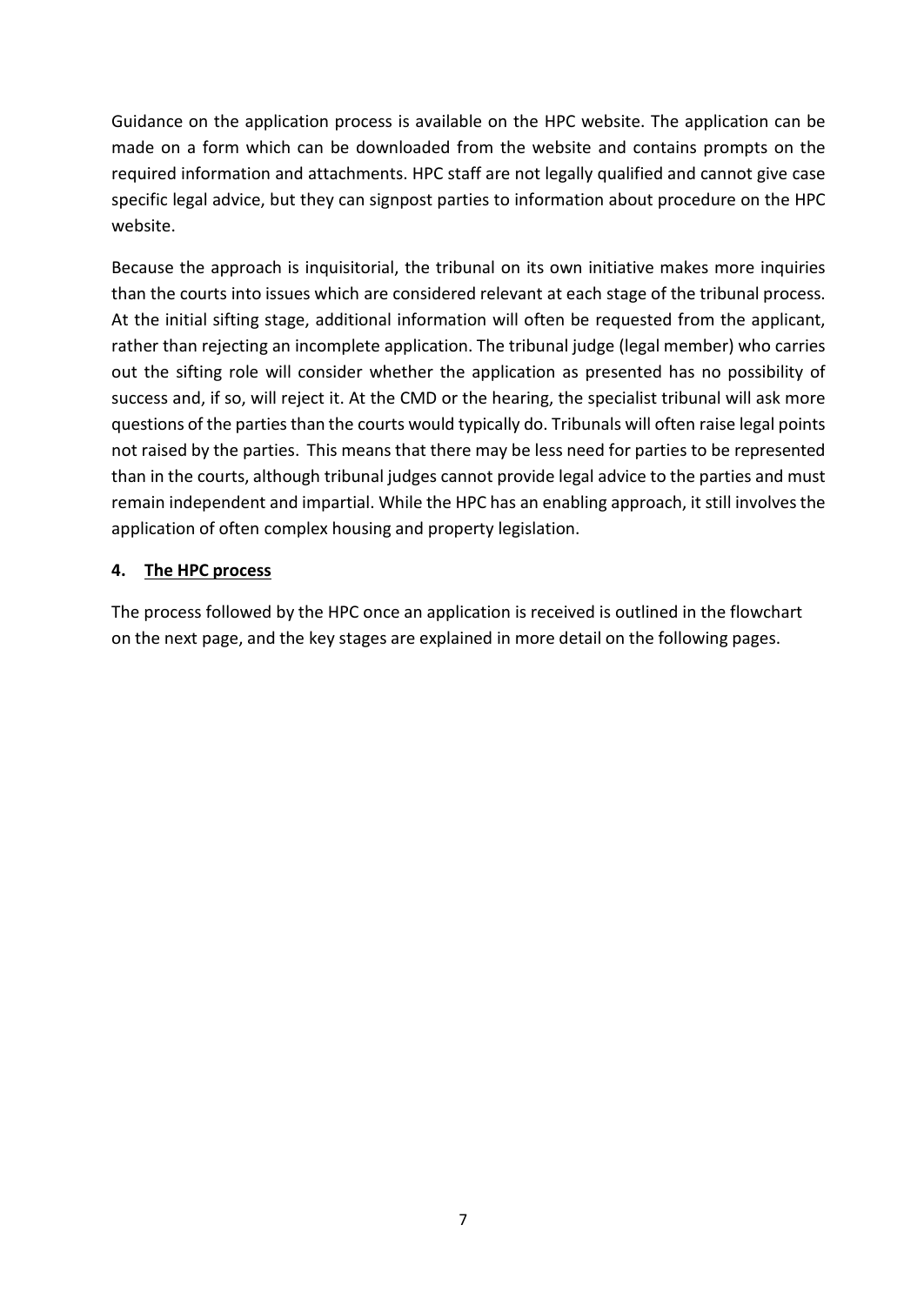#### **HPC Process Flowchart**

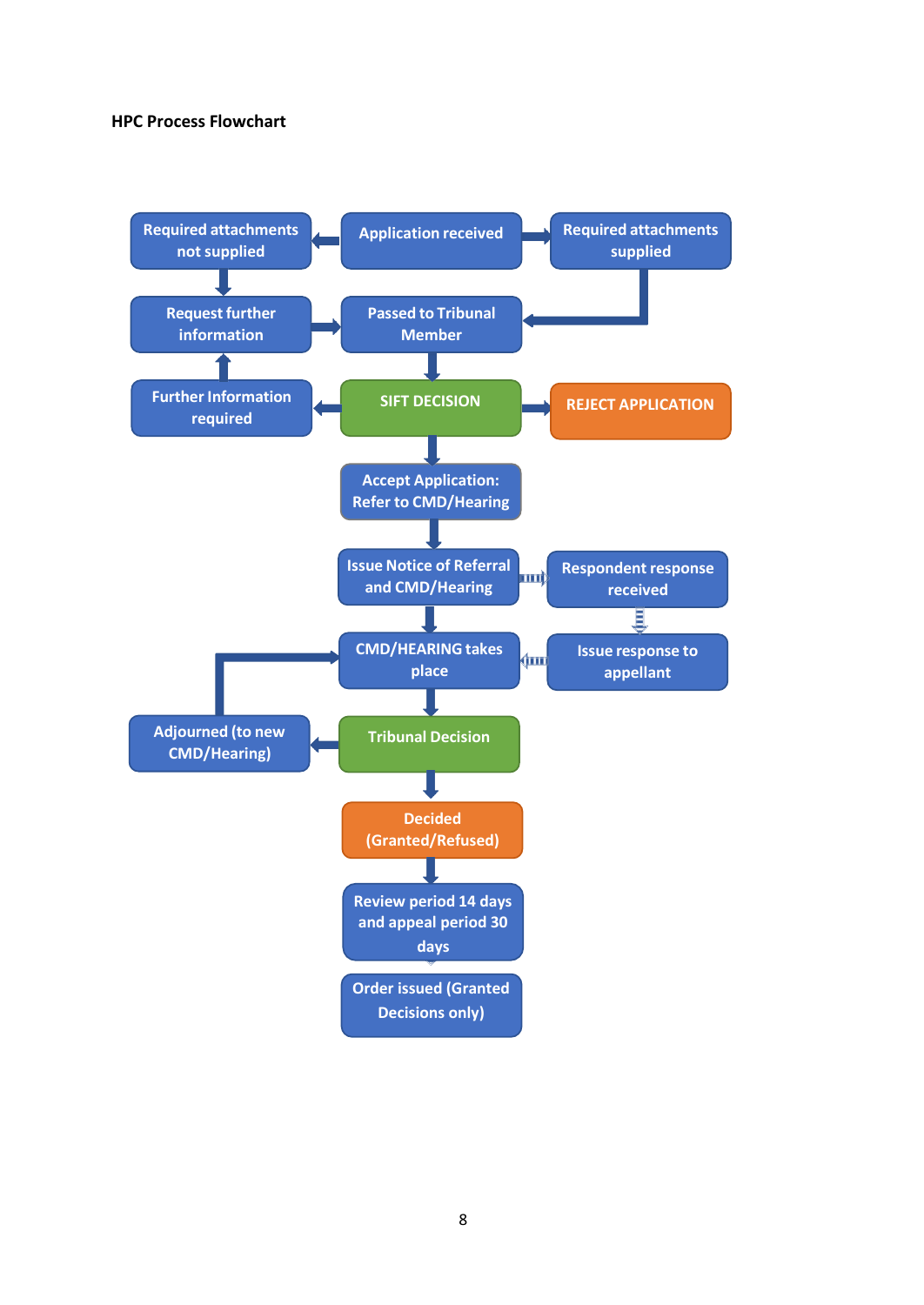### *Key stages of the process*

## *i. Initial check on receipt of application*

When an application is made, it must meet the requirements prescribed by the relevant HPC procedure rule. The application first goes through a process where a tribunal judge (legal member) must decide whether it meets the prescribed requirements for that type of application. When they are first received, applications often fail to meet the prescribed requirements. Required attachments may be missing, while other information relating to the pre-application procedures or other essential information to make out the case may not be included. In property factor, letting agent and repairing standard cases, it is common for applicants to have failed to notify the other party of their complaints, as required by the relevant legislation.

One approach to dealing with this could be to reject the application and send it back to the applicant. While this may keep down the HPC's timescale for the end-to-end process, it would be frustrating for applicants, many of whom are individuals without legal representation. Moreover, the HPC is an enabling body, and to return applications which are defective would not be consistent with that approach. Therefore, the HPC instead engages in correspondence with the applicant, explaining the information required or additional documents needed. If after a reminder for information, the applicant has still not provided the information sought (normally at least several weeks after the application was received), the application will be rejected.

## *ii. Sifting stage*

Once an application does meet the prescribed requirements, it goes through a sift to check whether it should be referred to a tribunal. The sift involves an assessment by the legal member of whether the application is so fundamentally flawed that it has no prospect of success and should be rejected. This is a high bar. During the year reported on, 14% of all applications disposed of were rejected, generally because either they did not meet the prescribed requirements or because they did not meet this test.

# *iii. Referral to CMD or hearing*

Once accepted, private rented sector applications generally go in the first instance to a case management discussion (CMD). A CMD is an opportunity to consider aspects of the case that may require to be dealt with in order to efficiently resolve the dispute. Then, if evidence is challenged or the tribunal has a discretionary decision to make, the application will go to an evidential hearin[g.](#page-9-0)<sup>4</sup> A final decision on the application can be made at the CMD. Prior to the

<span id="page-9-0"></span><sup>4</sup> Note: in a very small proportion of applications, the tribunal makes a decision on the basis of the parties' written submissions without a hearing, in terms of Rule 18 of the [Chamber's Procedure Rules. D](http://www.legislation.gov.uk/ssi/2017/328/contents)uring the reporting period, 10 applications were decided on this basis.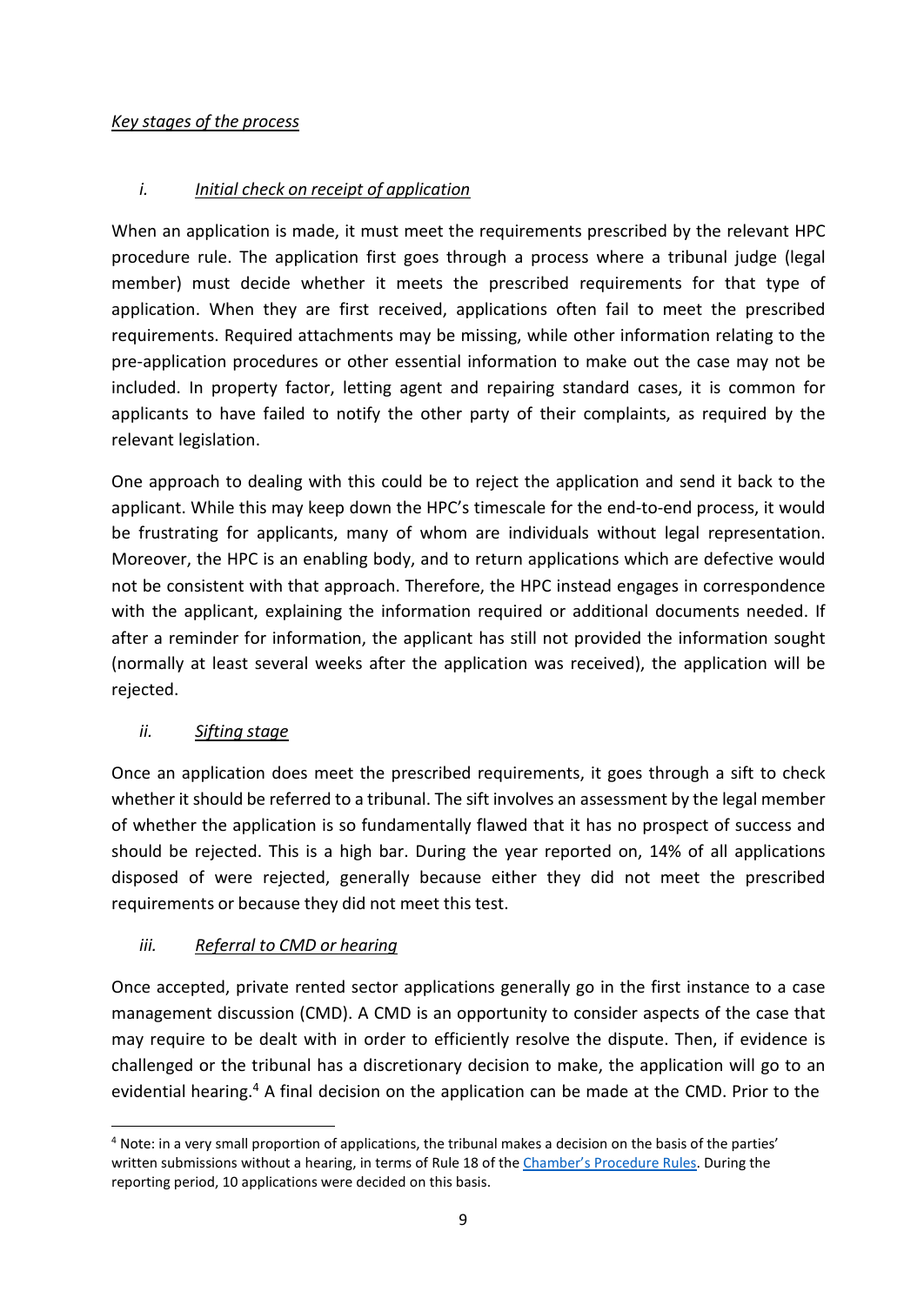Coronavirus pandemic, most private rented sector cases were disposed of at a CMD by a legal member sitting alone, without the need for a further hearing. However, this changed during the year covered by this report, particularly in relation to eviction applications. As a result of the temporary changes introduced by the [Coronavirus](https://www.legislation.gov.uk/asp/2020/7/contents) (Scotland) Act 2020, previously mandatory grounds of eviction are now discretionary. The tribunal must therefore now consider the reasonableness of making an eviction order in each case. As a result, eviction applications where the prescribed notice was served on or after 7 April 2020 were referred to a two-person tribunal, comprising a legal member and an ordinary member with housing expertise. While most were still decided at the CMD, possibly because a number of cases coming before a tribunal pre-dated the temporary legislative changes, almost twice as many eviction applications(17%) were decided at an evidential hearing than in the previous year(9%).

Hearings are generally fixed as a matter of course in the repairing standard, property factor and letting agent jurisdictions. These cases can be more complex and take longer to complete than most PRS cases, and generally remain with the same tribunal membersthroughout the process.

Prior to the suspension of cases in March 2020, the standard procedure in repairing standard cases was to arrange an inspection of the property, immediately followed by a hearing. During the reporting year, however, it was not possible to carry out an inspection of the property for safety reasons. The consideration of these applications was therefore suspended for some months. CMDs began to be fixed in repairing standard cases from 11 January 2021, while work was ongoing to develop a safe procedure for property inspections. The purpose of the CMD was to explore whether an inspection of the house was necessary and to gather any further information which was needed to take the application forward.

Since CMDs and hearings recommenced on 9 July 2020, these have taken place by teleconference call, with tribunal members, parties and clerks participating remotely. In a small proportion of cases, CMDs and hearings have been conducted by videoconference, where the legal member considers that this is necessary to deal with the application fairly and justly. Only 20 applications were heard by videoconference between 9 July 2020 and 31 March 2021, mostly in private rented sector cases. A considerable amount of forward planning isrequired inadvance of a videoconference to ensure that the hearing runs smoothly on the day.

## *iv. Decision by the tribunal*

The HPC's role generally ends with the tribunal issuing a final determination and /or an order, unless a review request, application for recall or permission to appeal request is then received. As with the courts, the HPC has no role in enforcement of payment or eviction orders, which is the responsibility of the successful party.

All HPC decisions and statements of reasons for those decisions are published on the HPC website and are therefore publicly available. The language used in HPC decisions is typically less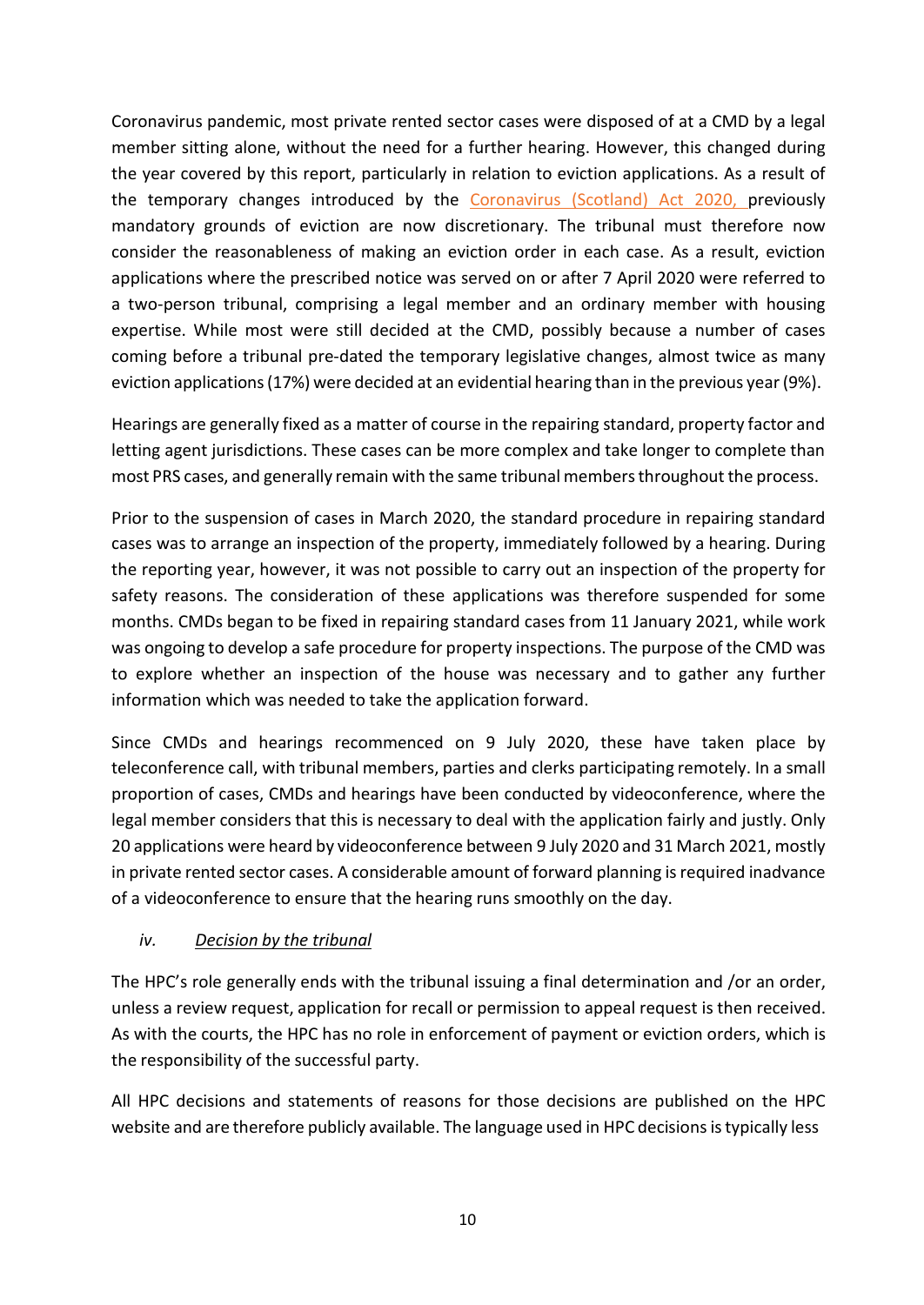legalistic than in court judgments. If the matter involves complex legal issues, however, the explanations need to be sufficiently robust for appeal purposes and will involve discussions on the law.

All forthcoming hearings are also advertised on the HPC website due to the interest which surrounds some cases, and members of the press and observers can and do attend. Arrangements were made during the year for observers to attend CMDs and hearings conducted by teleconference. Guidance for observers on what to expect and points to be borne in mind was issued in March 2021 and updated in August 2021.

## *v. Further decision on compliance*

Where an enforcement order is issued in the repairing standard, property factor and letting agent jurisdictions, the tribunal has a further role in deciding whether the order has been complied with within the timescale set out in the order. It is a criminal offence to fail to comply with a Repairing Standard Enforcement Order, Property Factor Enforcement Order or Letting Agent Enforcement Order. The HPC therefore reports such failures to the police for prosecution, and it is for the prosecuting authorities to decide if cases should proceed to court. The tribunal is also required to serve notice of the failure to comply on the local authority in repairing standard cases, and on Scottish Ministers in property factor and letting agent cases. It is for the registration bodies to then decide whether further action should be taken in light of these decisions. In the course of proceedings if it becomes apparent that a party should be registered as a landlord, letting agent or property factor and there appearsto be no registration in place, the Tribunal will refer the issue to the appropriate registration body. Any further action based on this information, is a decision for the registration body.

## **5. Overall case volumes during the year**

A total of 2449 applications were received during the year across all jurisdictions. As might be expected in the circumstances, this was a significant (40%) reduction on the number of applications received during the previous year. A breakdown of applications dealt with during the year is shown in the table below.

### **Applications dealt with during the year**

| <b>Applications</b> | <b>Brought</b><br>torward | Received | Closed | Carried forward |
|---------------------|---------------------------|----------|--------|-----------------|
| <b>Totals</b>       | 1712                      | 2449     | 2720   | 1449            |

### *Applications received*

A breakdown of the categories of application received is shown in the chart on the next page.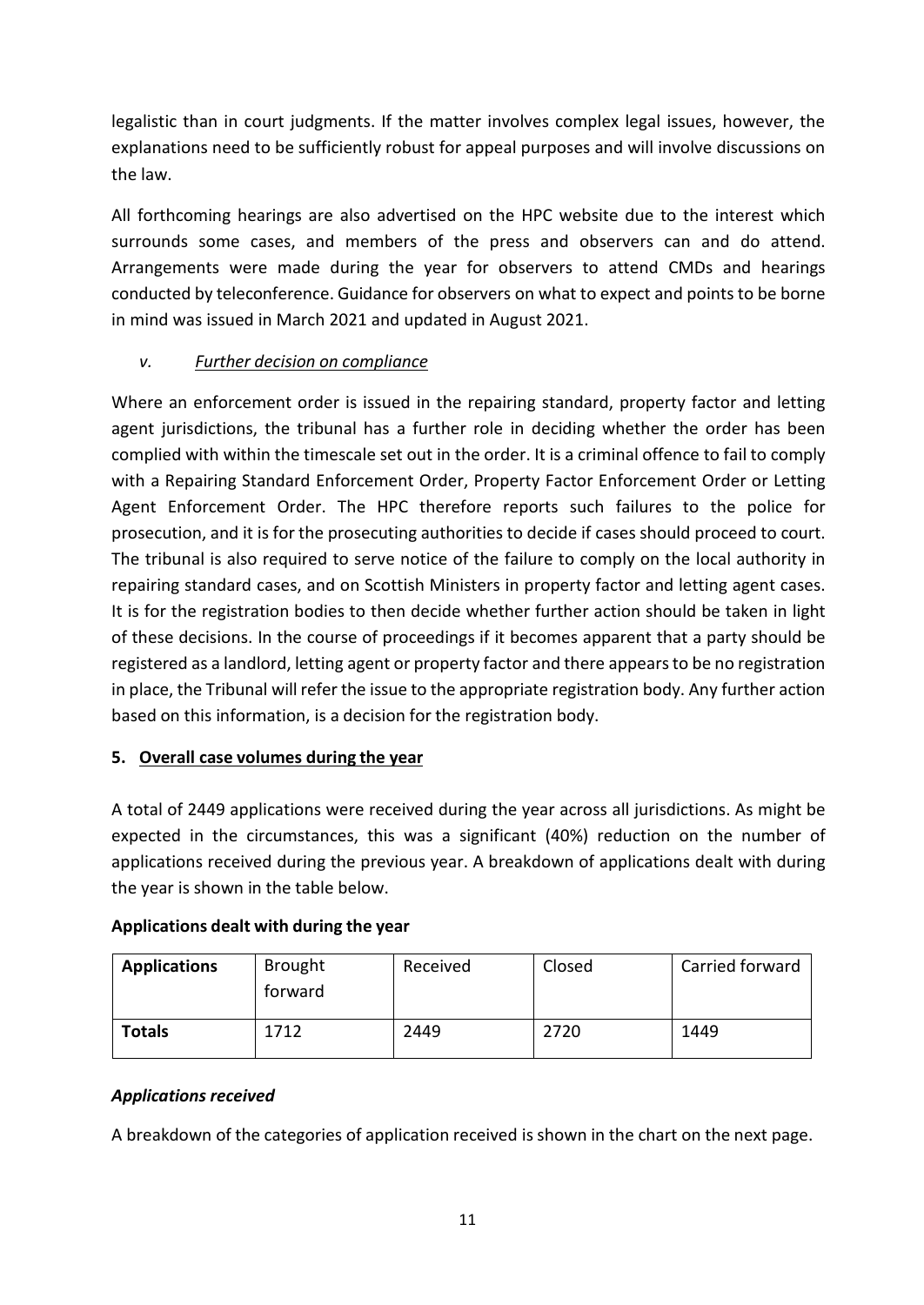

As in the previous year, the vast majority (80%) of applications received fell within the private rented sector jurisdiction. Overall, 31% of applications concerned eviction, which was a significant drop compared to the previous year. While previously this was the biggest category of applications received, the number of applications was only 44% of that received in 2019-20. While there may be many reasons for this, it seems likely that the main driver for the reduction was the Coronavirus (Scotland) Act changes.

The largest proportion (34%) of applications received were for civil proceedings in relation to private tenancies.

As in the previous year, the third biggest category of applications (11%) was tenancy deposit applications for an order for payment of a sanction where the landlord has failed to comply with the duty to pay a tenancy deposit into an approved scheme. The level of these applications was high, at 80% of 2019-20 levels.

Applications in all other case categories were also down, with the exception of 1) property factor applications, which actually increased by 14% compared with the previous year and 2) landlord (right of entry) applications, which were up slightly by 4%.

### *Applications closed during the year*

A total of 2720 cases were closed during the year, equivalent to two-thirds(66%) of the previous year's figure, reflecting the fact that no CMDs or hearings were held for a period of almost four months. The decrease in application volumes is reflected in the lower number of closed cases.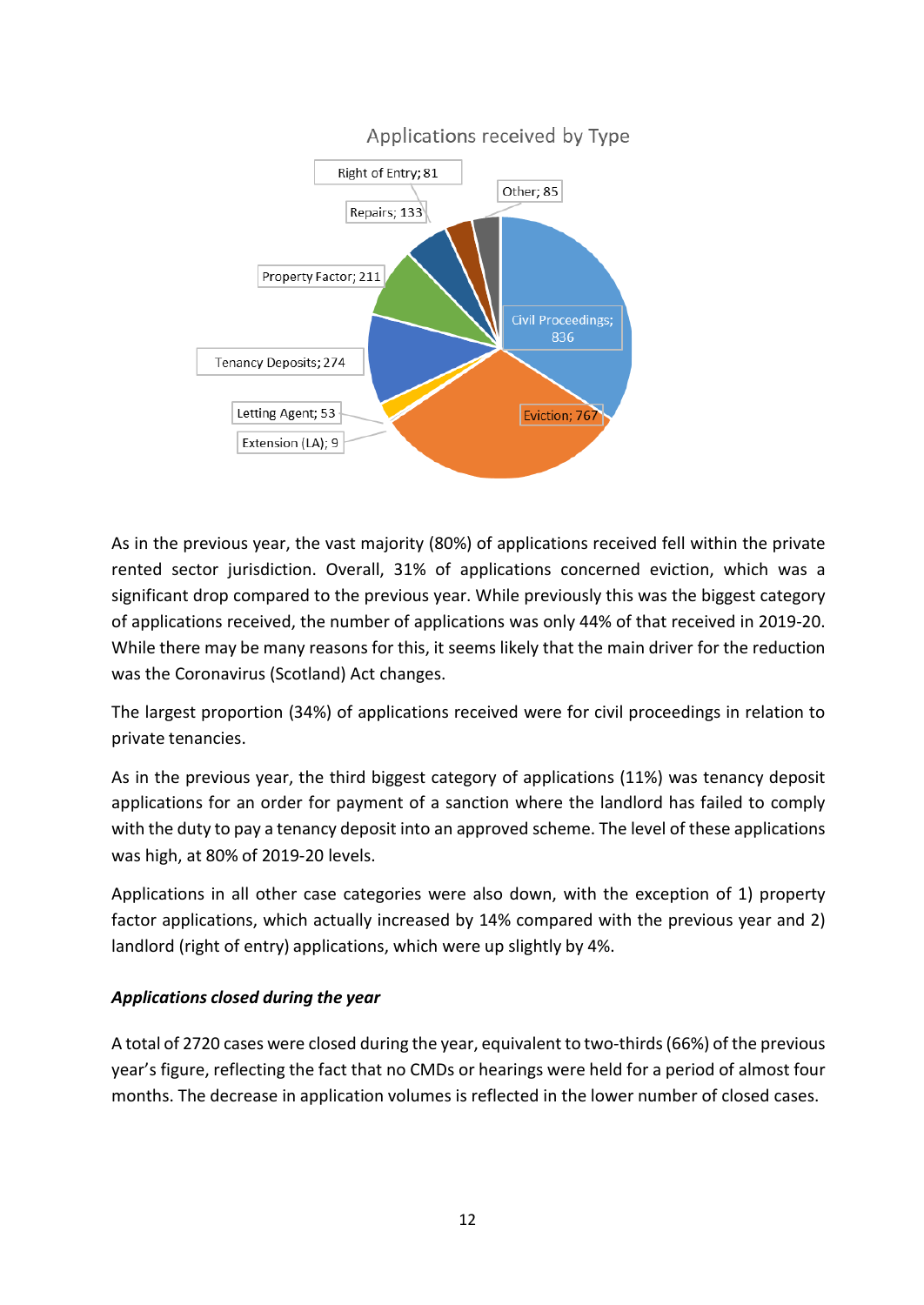#### *Rejected and withdrawn applications*

Of the 2720 applications closed during the yea[r,](#page-13-0)<sup>5</sup> a total of 381 (14%) were rejected<sup>6</sup>. A breakdown of the reasons why the applications were rejected is shown in the table below.

The applications rejected included cases where a legal member during the sifting stage considered that the application had no legal merit (i.e. "frivolous") and could not succeed, or that it was so fundamentally flawed that it could not succeed e.g. the correct pre-application notice procedure was fatally flawed.

#### **Rejected applications**

| <b>Reason for rejection</b>        | <b>Number</b> |
|------------------------------------|---------------|
| <b>Frivolous or vexatious</b>      | 101           |
| Not appropriate to accept          | 127           |
| Made for a purpose other than that | 144           |
| specified in the application       |               |
| The dispute has been resolved      | q             |
| Total                              | 381           |

In total, 23% of applications closed during the year were withdrawn by the applicant at some stage of the proceedings, mostly after they were referred to a tribunal. There is no requirement to state the reason for withdrawing an application and it is likely that the reason for withdrawal of a significant volume of those applications is because the dispute has been resolved by the parties.

### *Work done during the year*

The figures discussed in section 6 for each category of application relate to: 1) the applications received during the year and 2) the outcomes for those applications which were closed during the yea[r.](#page-13-2)<sup>7</sup> It should be noted, however, that a significant proportion of the Chamber's work involves managing the progress of ongoing applications which may not reach a final conclusion during the year. An application may be processed in one reporting year, for example, but it may

<span id="page-13-1"></span><span id="page-13-0"></span> $5$  Note: this figure relates to applications closed during the year, rather than applications received.

<sup>&</sup>lt;sup>6</sup> The grounds for rejection are contained in Rule 8 of the *[Chamber's Procedure Rules](http://www.legislation.gov.uk/ssi/2017/328/contents)* (SSI 2017 No 328). "Vexatious" is taken to mean habitually and persistently instituting proceedings without any reasonable grounds, usually with an improper motive. "Frivolous" has been interpreted as applying to an application made in good faith but which is "futile, misconceived, hopeless or academic' per Lord Bingham (as Lord Chief Justice) in R V North West Suffolk (Mildenhall) Magistrates Court [1998] Env LR 9 at page 16

<span id="page-13-2"></span><sup>7</sup> Note: in property factor, repairing standard and letting agent applications, there may not be a *final* outcome during the same year. Where the tribunal issues an enforcement order in such cases, a final decision on whether the relevant party has complied with that order may not be made until a later date.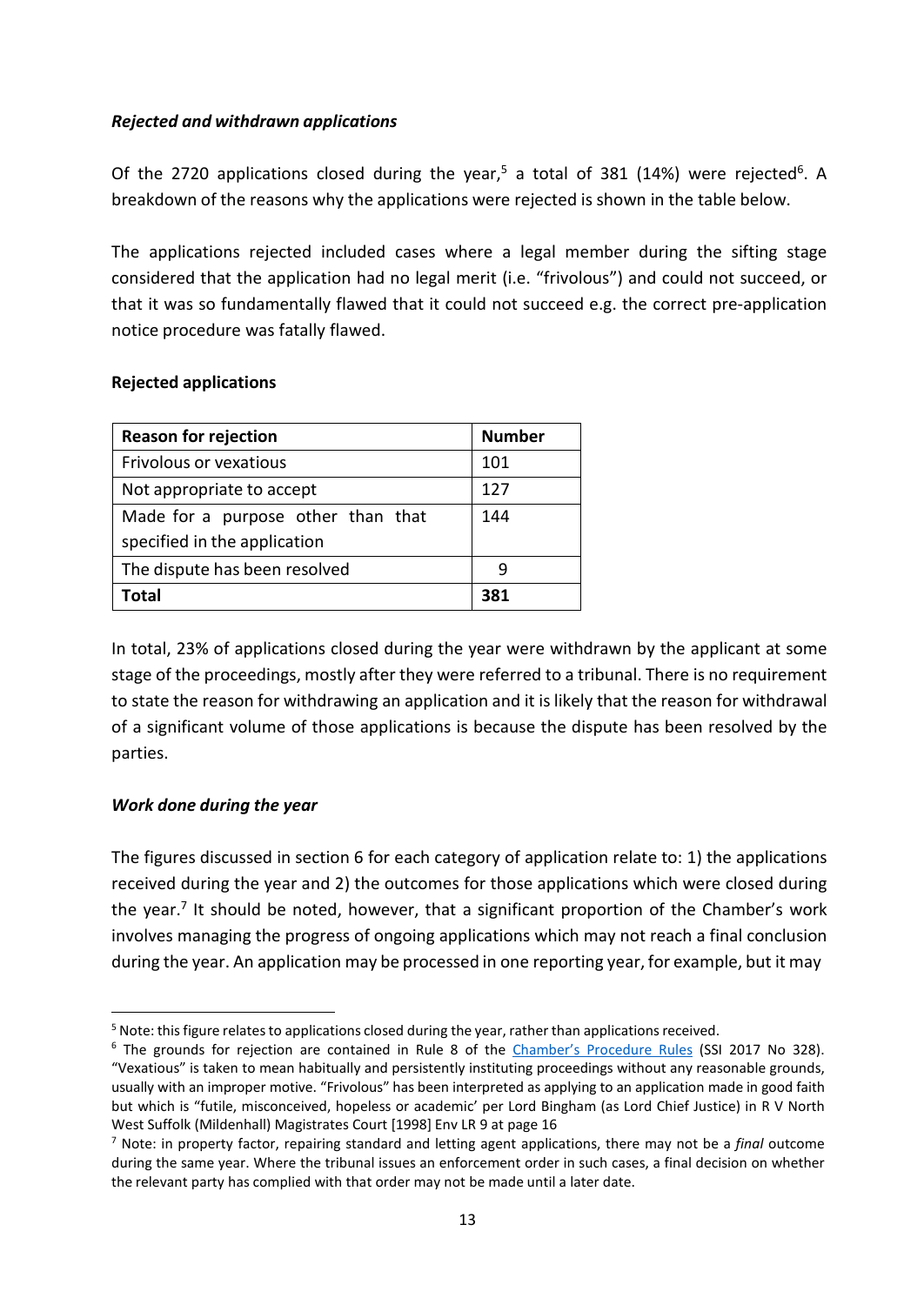not reach a CMD or hearing until the following year. An application received in the previous reporting year may have been closed during the current year.

An application may be dealt with at several CMDs and/or may be postponed / adjourned on one or more occasions for a variety of reasons. This can involve a significant amount of work for the tribunal and for the HPC administration. As discussed further at section 9 of this report, since the introduction of teleconference CMDs and hearings in the vast majority of cases, therehave been fewer postponements in private rented sector CMDs and in some types of hearings than was previously the case.

### **6. Applicationsreceived and case outcomes by case type**

### *i. Evictions*

As in the previous year, the majority of eviction applications concerned private residential tenancies, which were introduced on 1 December 2017. As might be expected, these are becoming increasingly common, making up 60% of applications as against 50% in 2019-20.

There was a corresponding decrease in the proportion of applications relating to assured or short assured tenancies, which made up 40% of applications. While data was not collected on the grounds on which applications were brought, it is thought that as in the previous year, the majority of applications received across all tenancy types were brought on the grounds of rent arrears.



## *Case outcomes*

The chart below shows the outcomes for 969 eviction applications which were closed during the year.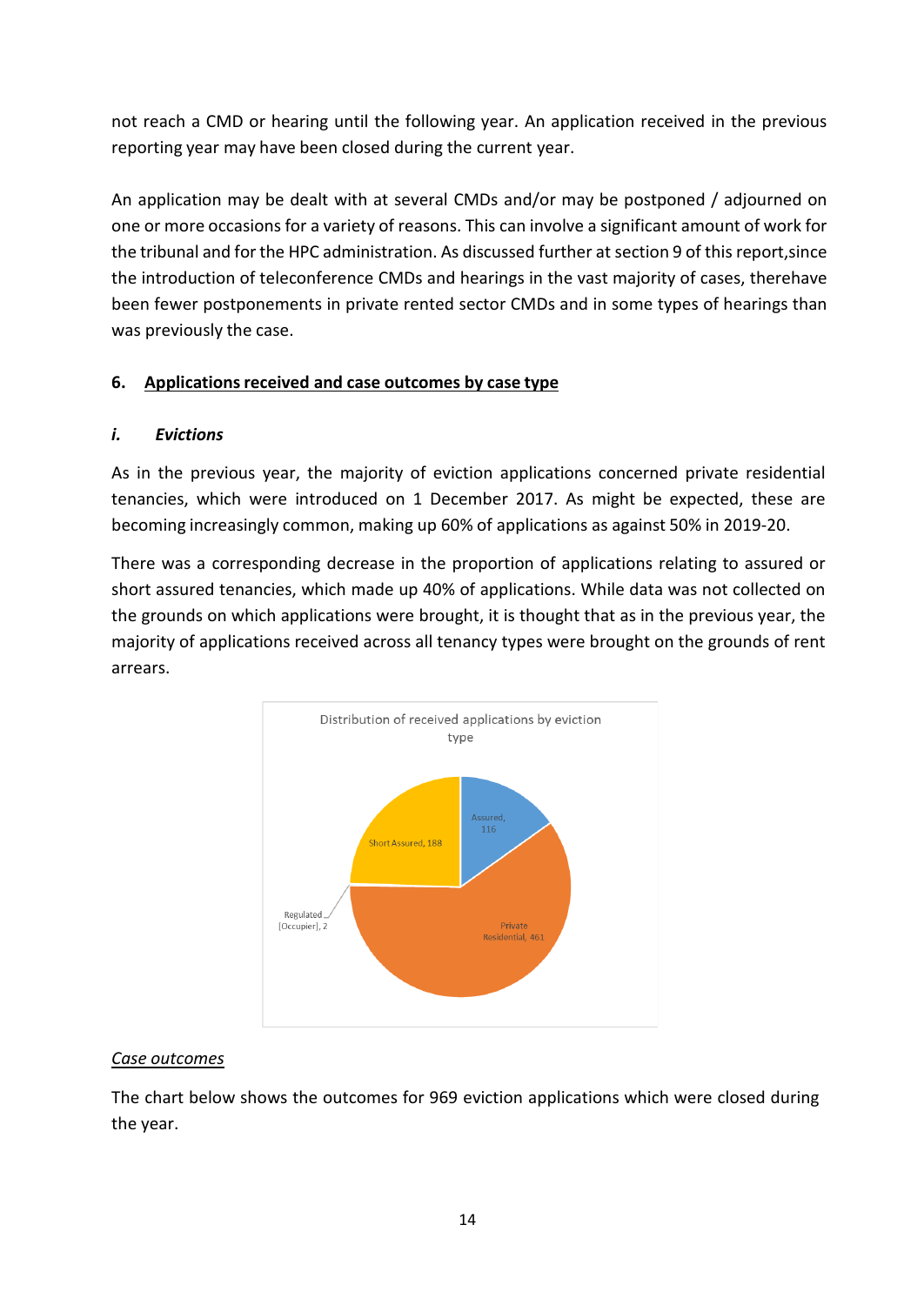

Total closed = 969 applications

A total of 184 applications were rejected, while 290 were withdrawn by the applicant at some stage of the process. In 109 withdrawn applications, the reason given was that the matter had been resolved. While no reason was stated for the other 181 withdrawals, it seems likely that in some cases, the applicant may have reconsidered the situation and/or negotiated matters with the respondent. It is also likely that in some cases the respondent left the property voluntarily prior to the CMD or hearing.

Of the eviction applications which did proceed to a tribunal determination at a CMD or hearing, an order was granted in the vast majority of cases (462 or 94%). An order was refused in 28 cases, and three applications were dismissed.

### *ii. Civil proceedings*

Civil proceedings applications can be brought in relation to any monetary dispute between landlord and tenant. In previous years, the majority of these applications accompanied related eviction applications. These would typically involve landlords seeking recovery of unpaid rent, and often also the costs of rectifying alleged damage to the property at the end of a tenancy.

During the reporting year, however, the number of civil proceedings applications was actually higher than the number of eviction applications. This reflects the experience of tribunals that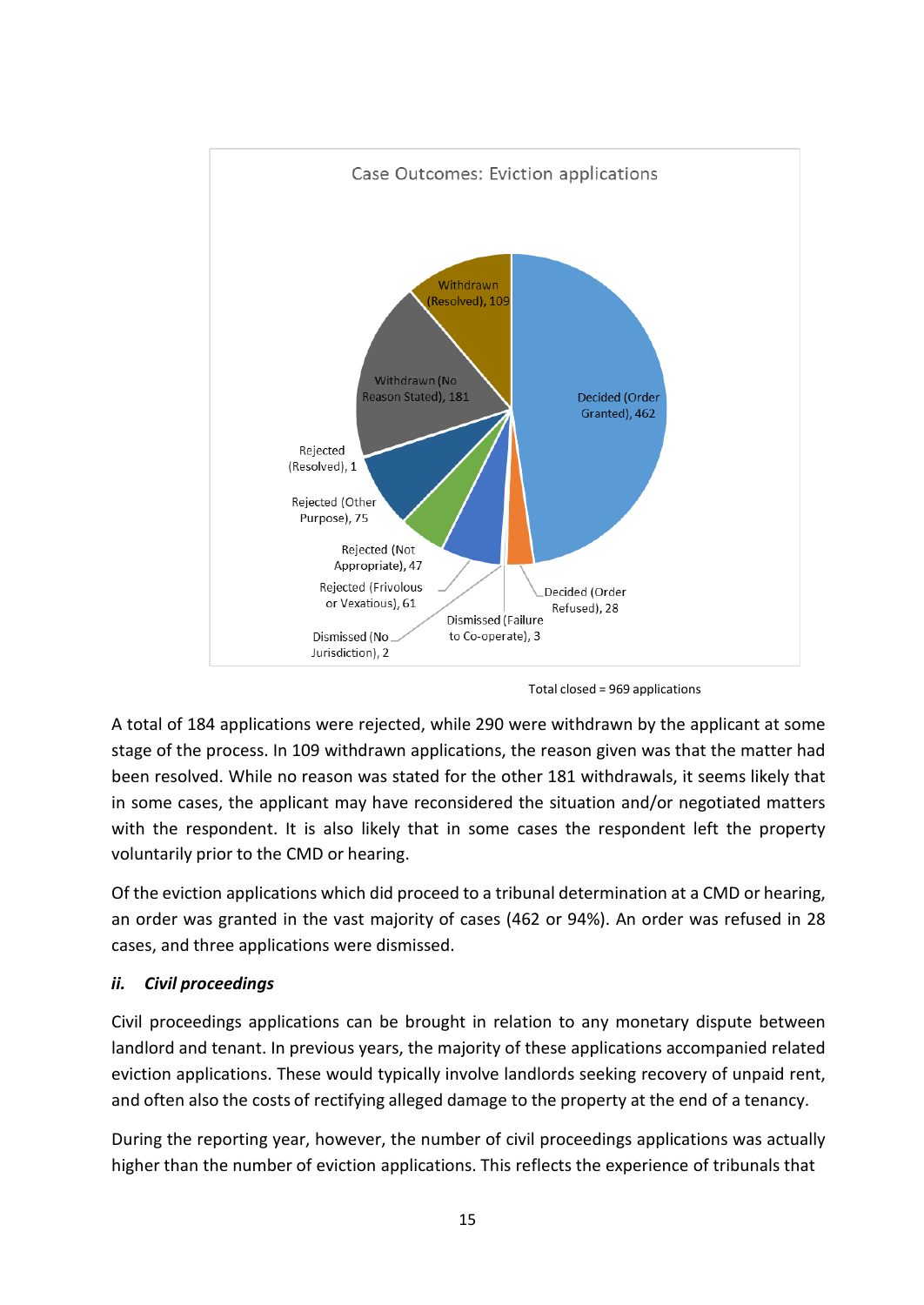where landlords were unable to raise eviction proceedings for rent arrears due to the extended notice periods under the Coronavirus (Scotland) Act, many still brought applications for payment orders against their tenants.

As in the previous year, a sizeable number (145) of civil proceedings applications were served on the respondent by the tribunal using service by advertisement on the HPC website, rather than by sheriff officer. This method is used where an applicant is unable to trace the respondent's current address. While this method of service was also used in smaller numbers of eviction and tenancy deposit applications, it is most common in civil proceedings applications. This generally happens where the tenant has left the property but still owes the landlord unpaid rent.

There is no limit on the amount of money that can be claimed in civil proceedings applications. These can involve significant sums, which can often exceed the ordinary cause threshold of £5000 in the sheriff court. The Scottish Association of Landlords reported in August 2019 that the largest payment order issued by the HPC to date was for rent arrears totalling  $£39,520.^8$ 

As expected, the proportion of civil proceedings applications involving private residential tenancies again increased during the year. These accounted for two-thirds (554 or 66%) of applications compared to half (49%) in the previous year, with one-third (34%) relating to assured/short-assured tenancies.



### *Case outcomes*

The chart below shows the outcomes for 964 civil proceedings applications which were closed during the year.

<span id="page-16-0"></span><sup>8</sup> Tribunal on Trial: 18 Months of the Scottish Housing and Property [Chamber](https://research.rla.org.uk/observatory-blog/research-blog/tribunal-on-trial-18-months-of-the-scottish-housing-property-chamber/)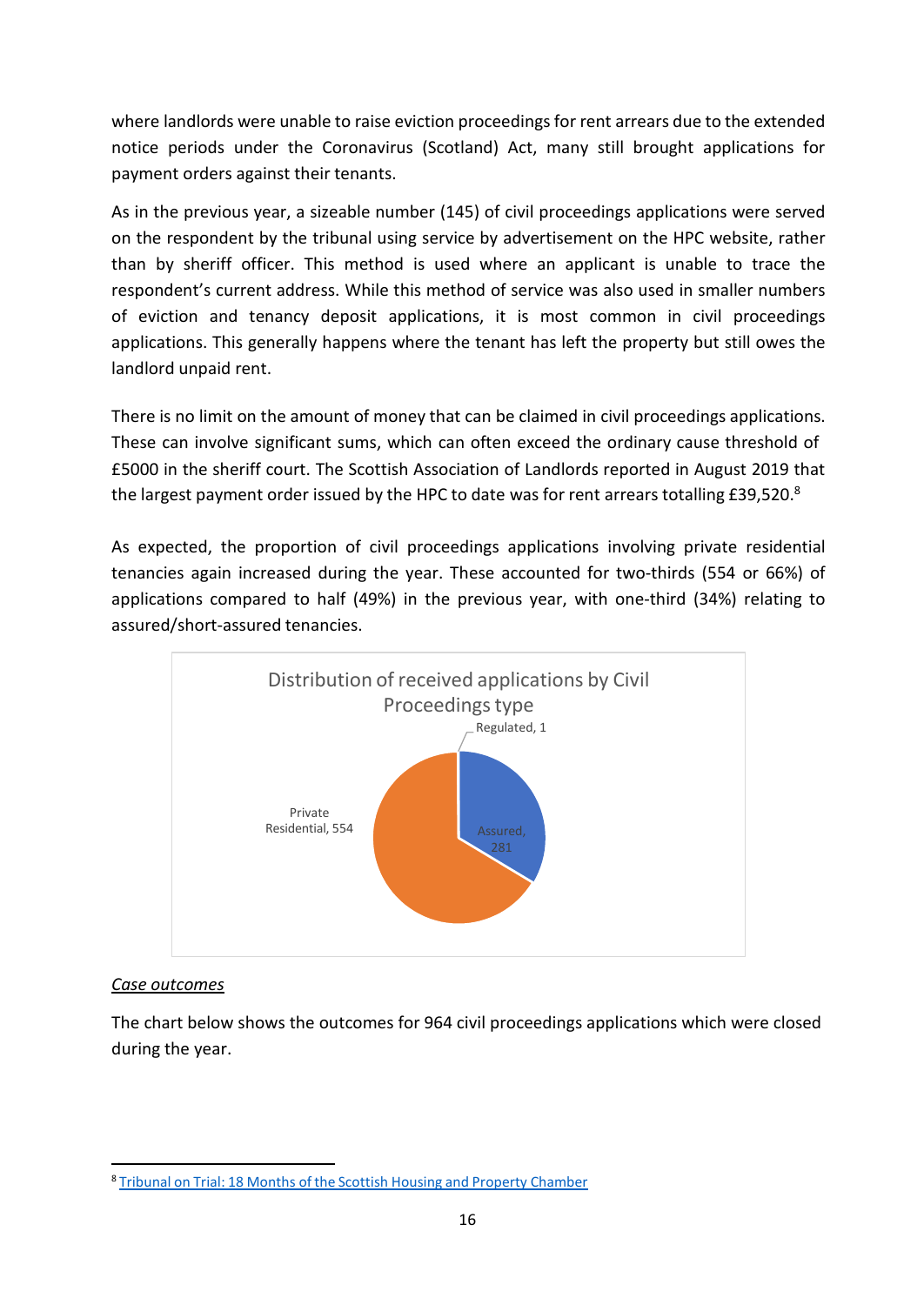

Total closed= 964 applications

A total of 62 applications were rejected, and 167 were withdrawn. The reason stated for the withdrawal in 65 (39%) of these applications was that the matter had been resolved. Withdrawals were less common than in eviction applications, perhaps because applicants often continue to pursue respondents for outstanding rent arrears and/or damages after they have left the property. Nevertheless, this suggests that in a sizeable proportion of cases, the parties may have negotiated and/or resolved the matter prior to the CMD or hearing.

Of the applications which were determined by a tribunal, the vast majority (693 or 94%) were granted, and 28 were refused. The remaining 14 were dismissed, either due to a failure by the applicant to co-operate or because the tribunal did not have jurisdiction.

All respondents in payment order applications are sent an application to seek a time to pay direction under the Debtors (Scotland) Act 1987. These applications allow a respondent who admits the debt owed to ask the tribunal to allow them to pay the sum owed either by instalments or as a lump sum at a later date. As in the previous year, relatively few respondents took up this option during the year. A total of 45 applications were received. In half of those applications disposed of during the year (21), a time to pay direction was granted. Of these, the vast majority (19) involved payment by instalments. The remaining half (21) of applications were refused.<sup>9</sup>

## *iii. Tenancy deposit applications*

Landlords in Scotland who take a tenancy deposit from their tenant have since 2012 been required to pay the deposit into an approved scheme within 30 working days of the tenancy

<span id="page-17-0"></span><sup>9</sup> Note: there was no outcome in the remaining 3 applications as at the end of the reporting year.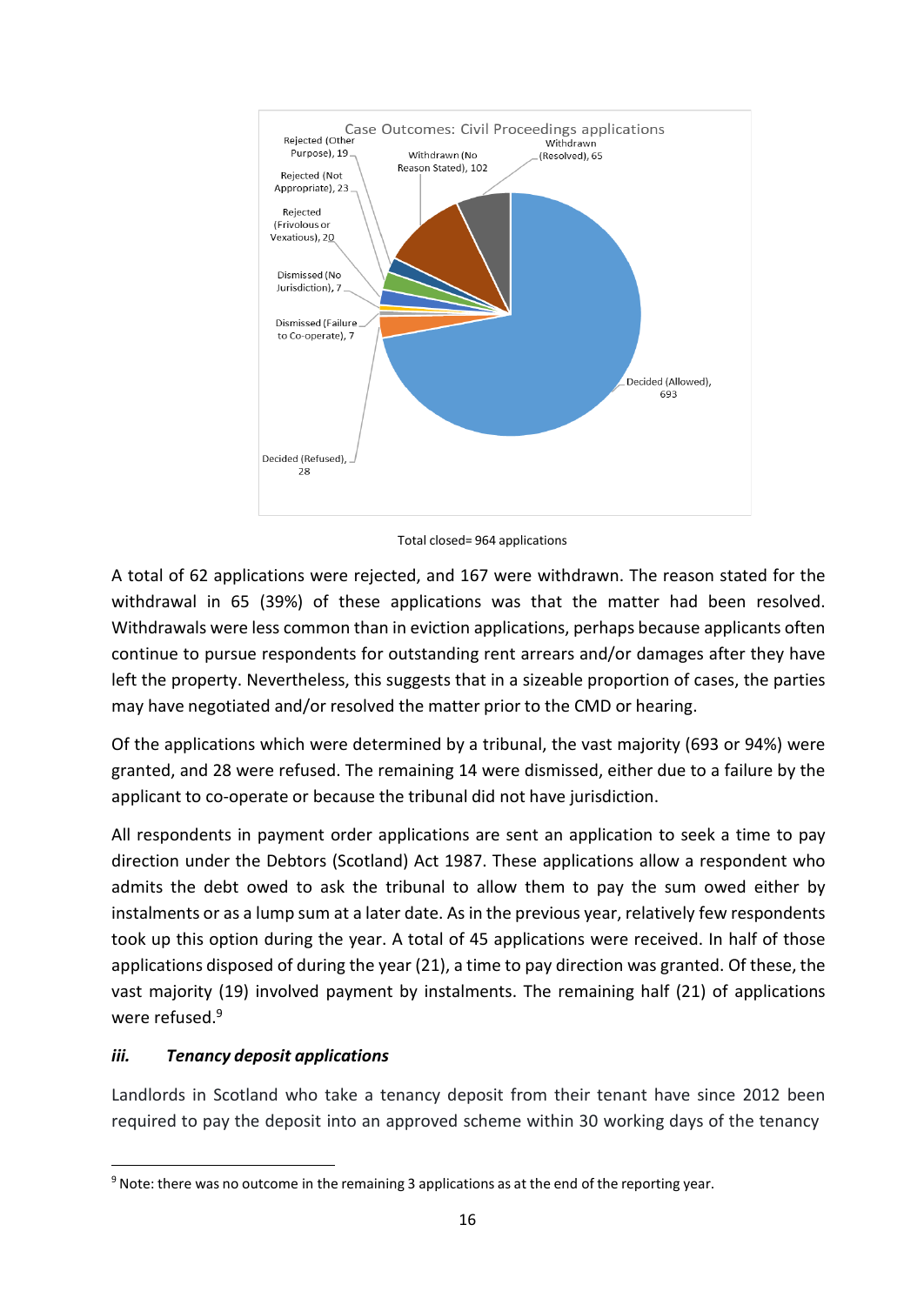commencing. If they fail to do so, the tenant can make an application to the HPC. The tribunal can require the landlord to pay to the tenant up to a maximum of three times the amount of the deposit. Such applications were previously made in the sheriff court. The transfer of jurisdiction to the HPC has resulted in a significant increase in applications from tenants. This is likely to be a result of its more accessible procedures. In particular, unlike the sheriff court, no fee is payable for bringing an application. The Scottish Association of Landlords has noted that the 'big upsurge' in applications has meant that there has been better enforcement of landlord obligation[s.](#page-18-0) 10

While some way behind evictions and civil proceedings applications, tenancy deposit applications were, as in the two previous years, the third biggest category of applications received. There were 274 such applications. While the actual number of applications received was down by 20% on the previous year, they accounted for an increased proportion of all applications. They comprised 11% of all applications, up from 8% in 2019-20. These figures suggest that, despite the duty having been in place since 2012, there are many landlords who are still failing to comply with it. While in some cases the landlord has deliberately failed to comply with the duty, research by Safe Deposits Scotland found that in most cases the landlord was either unaware of the legislation or forgot.<sup>11</sup>

The same research found that the average award made by a tribunal was 1.7 times the value of the deposit. It also found that landlords had been ordered to pay a total of £321,609 to tenants, averaging £1,109 per case. The highest award to tenants was £7,500 in relation to a rented property in Edinburgh, representing three times the deposit amount.

### *Case outcomes*

The chart below shows the outcomes for 290 tenancy deposit applications which were closed during the year.

<span id="page-18-0"></span><sup>&</sup>lt;sup>10</sup> Scottish Association of Landlords – evidence to the [Local Government and Communities Committee](https://www.parliament.scot/S5_Local_Gov/Public11March.pdf) (at Annexe B, p.7

<span id="page-18-1"></span><sup>&</sup>lt;sup>11</sup> Majority of Scottish [Landlords](https://www.scottishhousingnews.com/article/majority-of-scottish-landlords-comply-with-tenancy-deposit-laws) Comply with Tenancy Deposit Laws, Scottish Housing News, 9 January 2020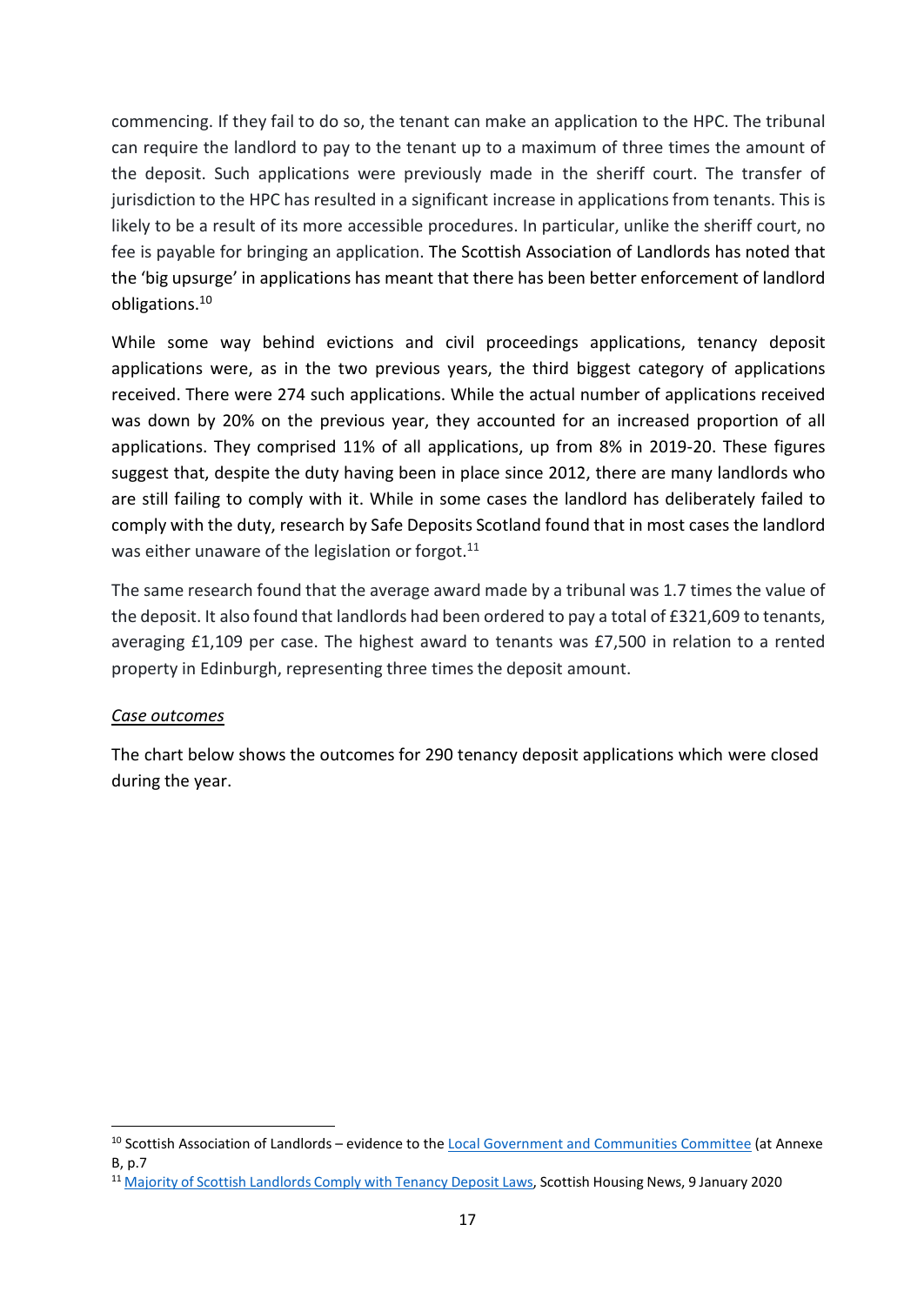

Total closed =290 applications

A total of 29 applications were rejected. In some cases, this was because the application was received more than three months after the tenancy ended, which is the statutory deadline for such applications. A total of 63 applications were withdrawn at various stages of the process. The reason stated for 38% (24) of these withdrawals was that the matter had been resolved. This suggests that there may have been discussion and negotiation between the parties in those cases.

Of the 197 applications which were decided by a tribunal, the vast majority (174 or 88%) were granted in the applicant tenant's favour. A total of 16 applications were refused, while the remaining 7 were dismissed, due to either the applicant's failure to co-operate or a finding by the tribunal that it did not have jurisdiction.

## *iv. Property factor applications*

There were 211 property factor applications, representing 9% of all applications received. This was a 14% increase on applications received during the previous year. As in previous years, the vast majority (91%) of these applications involved commercial property factors, while 8% concerned housing associations (or their subsidiaries) and the remaining 1% involved local authorities.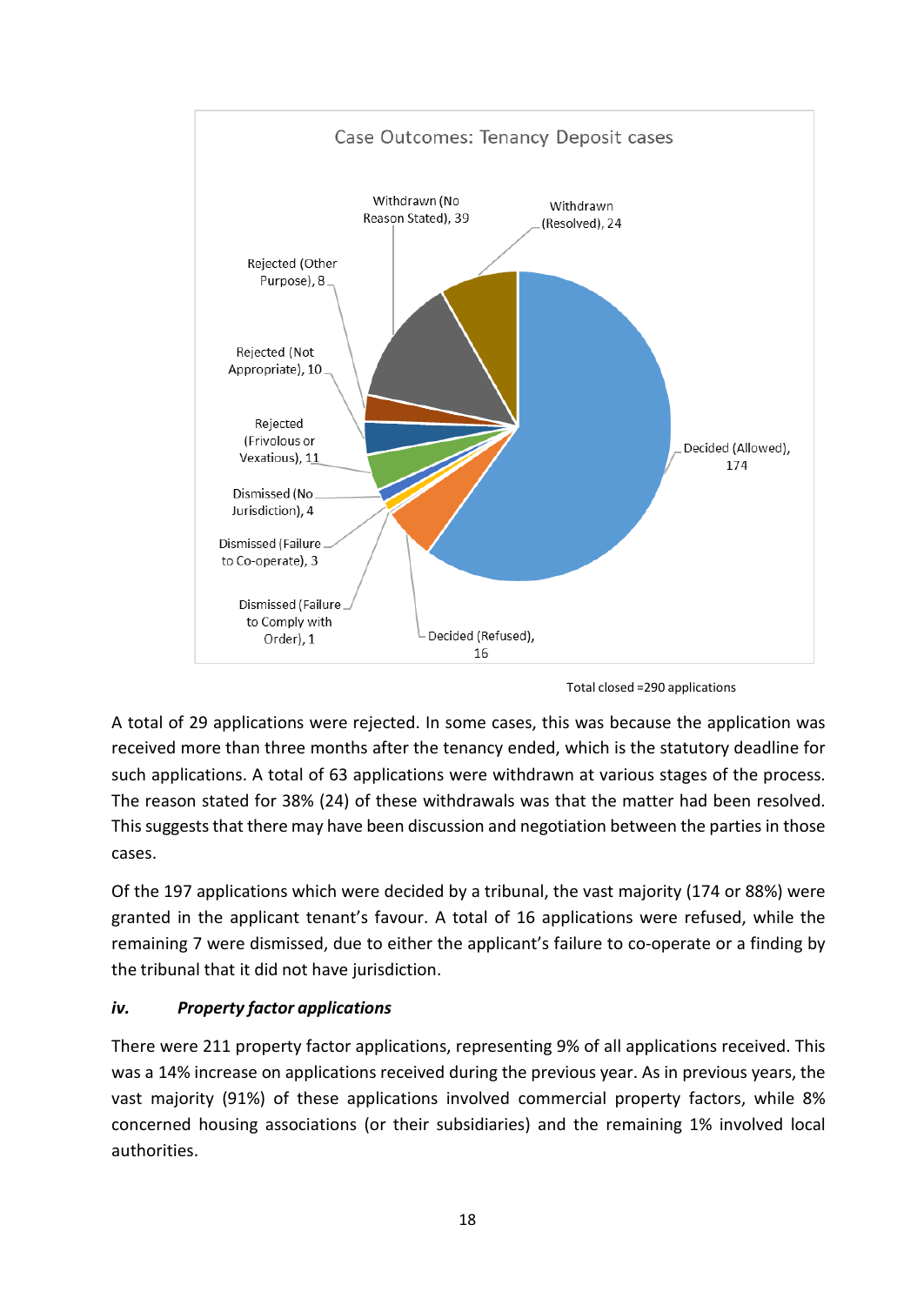The vast majority of the applications (93%) concerned residential factoring, with just 7% (down from 22% in 2019-20) categorised as land management complaints. As in previous years, the most common category of complaints under the code of conduct concerned communication and consultation (80%). The most common categories of complaint after this related to financial obligations (60%), complaints resolution (58%) and the written statement of services (55%[\).](#page-20-0)<sup>12</sup> More than three-quarters (78%) of applications also included a complaint that the property factor had failed to carry out its property factor's duties under the 2011 Act.

During the year, a total of 9 groups of multiple applications from different homeowners within a development or tenement were received. Group applications totalled 114 applications overall; these therefore accounted for more than half of all applications. Most of the groups involved between 3 and 7 applications, but there was also one group of 22 applications and another group of 56 applications. Some of these groups were larger than in the previous year, and this may account at least partly for the increase in property factor applications compared with 2019-20. Where possible, multiple applications are grouped together and heard on the same day by the same tribunal to ensure efficiency, although this can result in longer and more complex hearings.

#### *Case outcomes*

The chart below indicates the outcomes of property factor applications which were closed and/or decided by a tribunal during the year. 'Decided' means a decision was made about whether the property factor had complied with the code of conduct and/or the property factor's duties. In cases where a Property Factor Enforcement Order (PFEO) is issued by a tribunal, a decision on whether the order has been complied with may not be made until the following year.



<span id="page-20-0"></span><sup>&</sup>lt;sup>12</sup> Note: most applications involved more than one complaint, and many included complaints under several different sections of the code of conduct.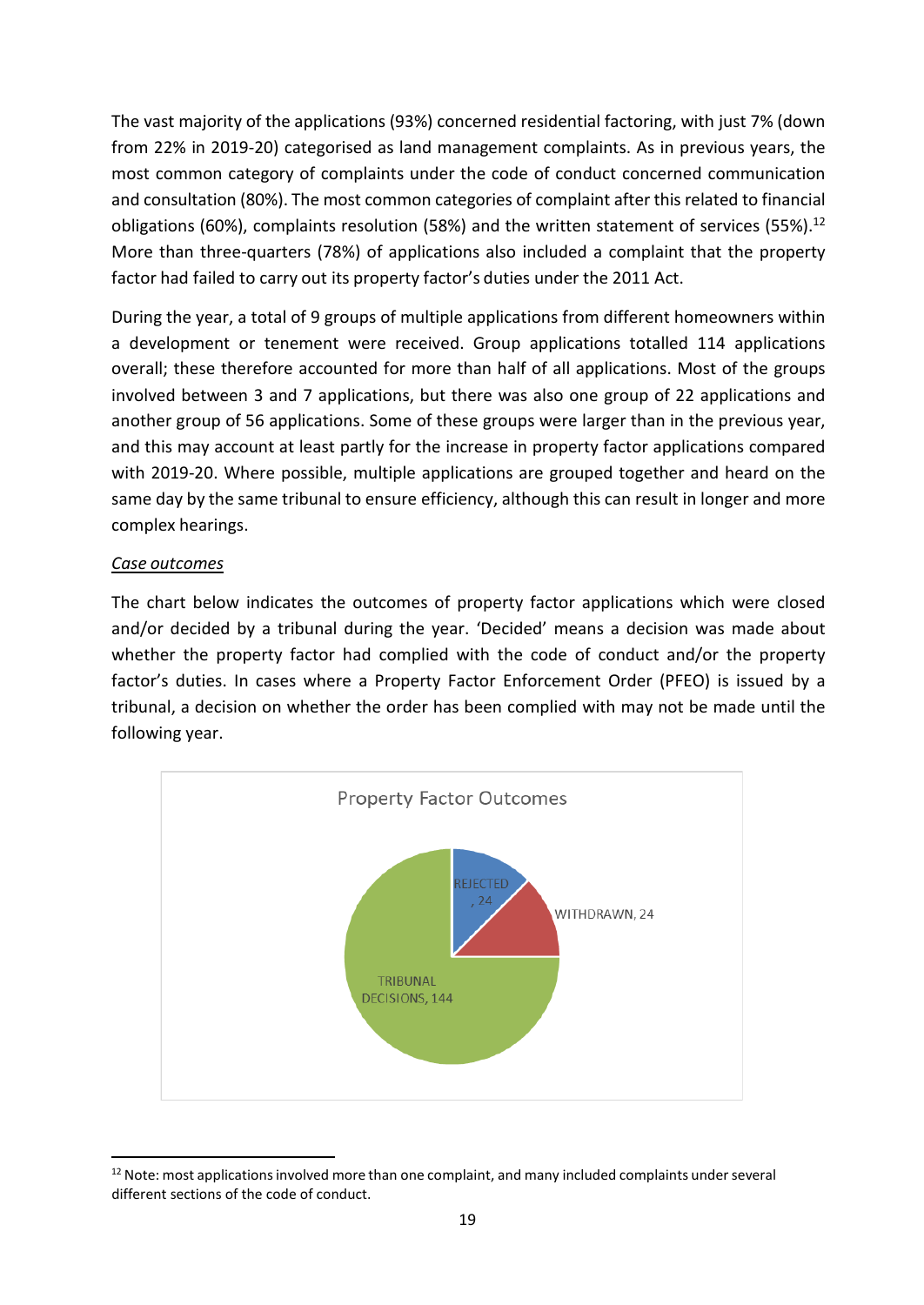A total of 24 applications were rejected. A further 24 applications were withdrawn by the applicant, with no reason stated for most of these (21); in the other 3 cases it was because the matter had been resolved. A total of 144 applications were decided by a tribunal. The outcomes of those applications are shown in the chart below.



In more than two-thirds (98 or 68%) of those 144 applications, the tribunal found that the property factor had failed to comply with the code or the property factor's duties. This is a considerably higher proportion of cases than in the previous year, when a failure to comply was found in only 44% of decided applications. The tribunal found that the property factor had complied with the code or their duties in only 16 (11%) applications. While on the face of it, this apparent fall in the level of compliance with the code/property factor's duties is a matter of some concern, the figures in fact largely reflect the numbers of group applications involved.The majority of applications where a failure to comply was found - 58 of 98 applications- weregroup applications (one group of 42 applications and another group of 16).

The remaining 30 applications were dismissed as after considering legal submissions on the issue, the tribunal considered them to be outwith its jurisdiction. This apparently high number is explained by the fact that all but 3 of these related to group applications; 19 of the 30 applications were accounted for by one group application.

A total of 71 Property Factor Enforcement Orders(PFEOs) were issued.

Tribunals considered whether property factors had complied with a PFEO in 60 case[s.](#page-21-0)<sup>13</sup> The tribunal found that there had been compliance with a PFEO in every one of these cases. This is a much higher rate of compliance than in the previous year and is a positive outcome.

<span id="page-21-0"></span><sup>&</sup>lt;sup>13</sup> Note: some of these PFEOs would have been issued in the previous year. Of the 60 cases where the tribunal found that the property factor had complied with the PFEO, 39 related to three group applications.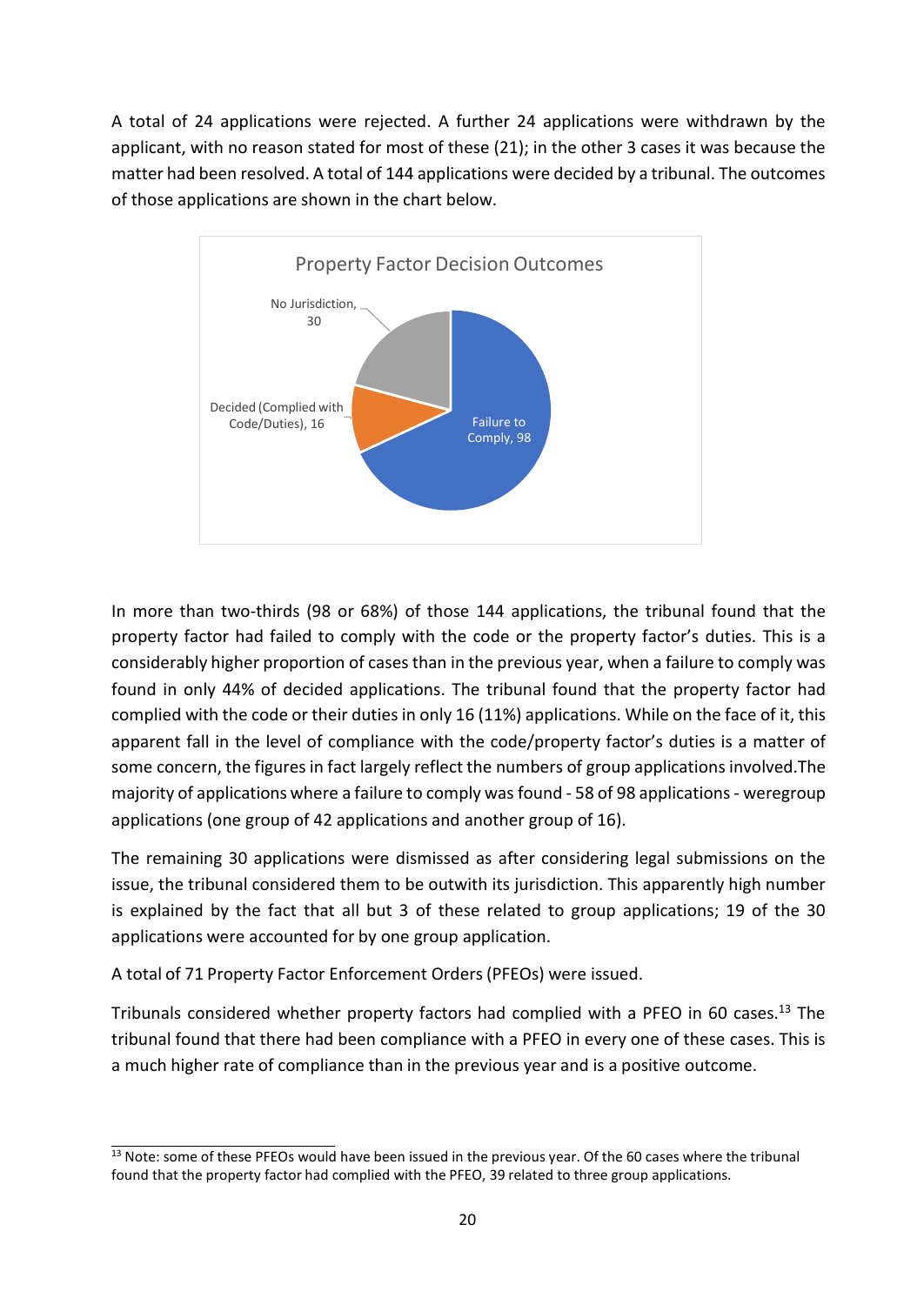#### *Repairing standard applications*

A total of 133 repairing standard applications were received – a quarter (26%) reduction on the figure for the previous year - comprising 5% of all applications. Of these, 90% (120) were made by parties, while only 10% (13) were made by third party applicants. Although the number of applications made by tenants was down slightly (a reduction of 10 compared to the previous year), the main factor driving the number of applications down was a sharp fall in third party applications, from 27% of applications down to 10%. It is likely that this was due to issues arising from the coronavirus pandemic and the related restrictions.

As before, third-party applications came from a small number of local authorities which have been particularly proactive. Applications were received from only 4 of the 32 local authorities, as shown in the chart below. In 2019-20, applications had been received from 10 local authorities. In both years, the highest number of applications came from Falkirk Council.



### *Case outcomes*

Coronavirus restrictions had a major impact on the consideration of repairing standard applications during 2020-21. The consideration of these applications had to be delayed for some months due to the need for property inspectionsto be carried out. CMDs were fixed from 11 January 2021 to take forward the 52 repairing standard cases which were suspended in March 2020, while work was ongoing to develop a safe procedure for property inspections. The purpose of the CMD was to explore whether an inspection of the house was necessary and to gather any further information which was needed to take the application forward. In a few cases, the tribunal was able to make a decision on the application on the basis of the other evidence before it without the need for an inspection.

The chart below shows the outcomes of repairing standard applications which were closed and/or decided by a tribunal during the year. Only 7 applications were actually decided by a tribunal during the year, for the reasons outlined above. All of these decisions were made in the absence of a property inspection.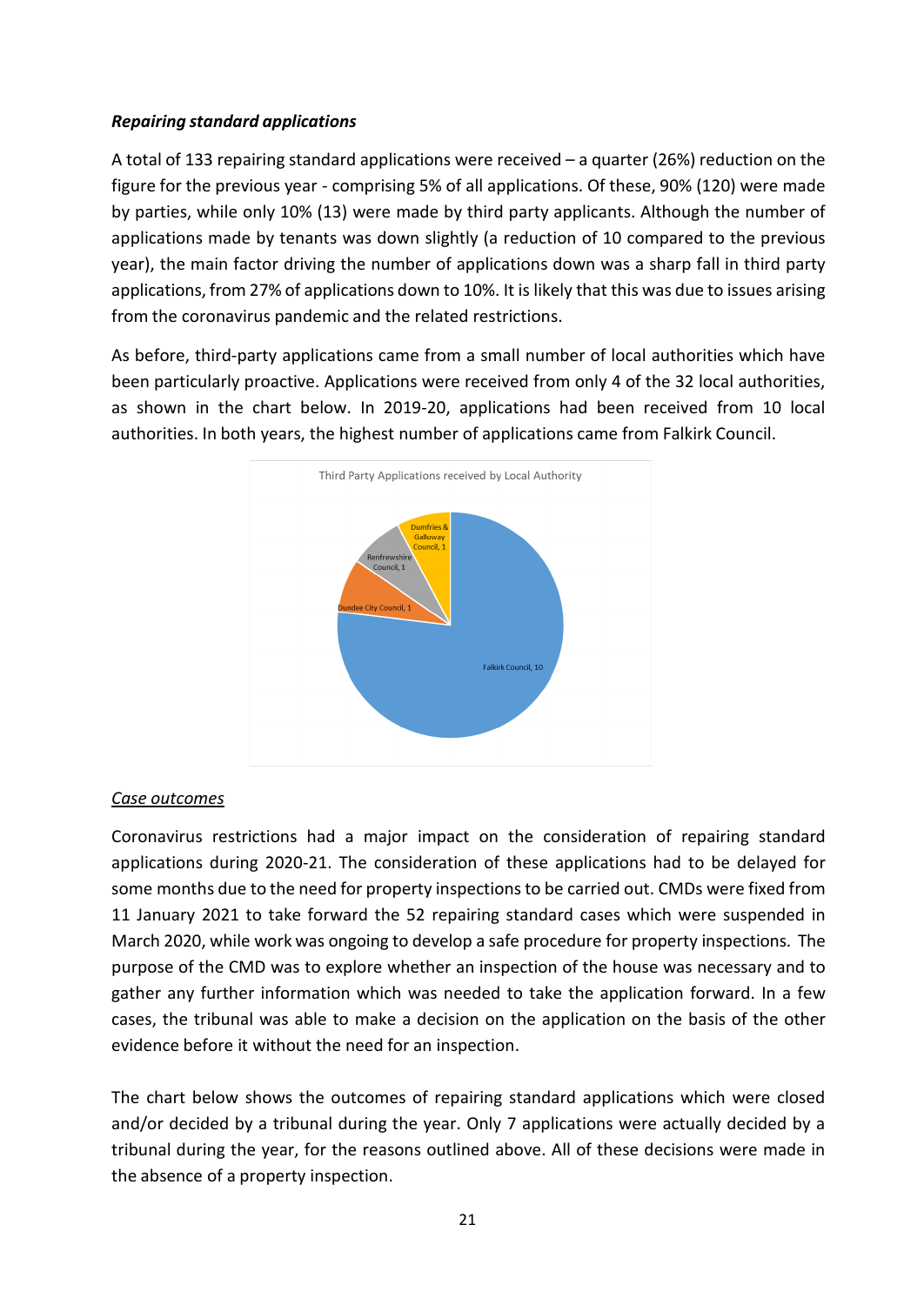'Decided' means a decision was made about whether the landlord had complied with their repairing standard duty. In cases where a Repairing Standard Enforcement Order (RSEO) is issued by a tribunal, a decision on whether the order has been complied with will not be made until a later date, depending on the time allowed in the RSEO for the completion of repairs.

Even after the tribunal has decided that the landlord has failed to comply with the RSEO and referred the matter for prosecution and made a Rent Relief Order, the case remains open with the tribunal. The RSEO is registered against the title to the property, and occasionally a landlord will carry out the repairs years later and then approach the tribunal asking for remove the order. This usually occurs when the landlord wishes to sell the property and needs to remove the burden on the title which prohibits letting which is proving to be a barrier to the sale.



Of the other 62 applications closed during the year, 30 were rejected. The most common reasons for rejection were that the tenant had not responded to requests for further required information; that the applicant was no longer a tenant at the time the application was made; and that the tenant had failed to send the required notification of repairs to the landlord.

A total of 32 applications were abandoned either before referral to a tribunal or at a later stage. Where an application is withdrawn (usually because the landlord has carried out the repairs) or where the tenant leaves the property after making the application, the tribunal has power to either continue with an application or abandon it.<sup>14</sup> In 28 cases, the HPC continued with the application and referred it to a tribunal even after the tenancy was terminated, due to the allegations made or given the nature of the repairing complaints made, which raised health and safety issues for others.

<span id="page-23-0"></span><sup>14</sup> Housing (Scotland) Act Schedule 2 Paragraph 7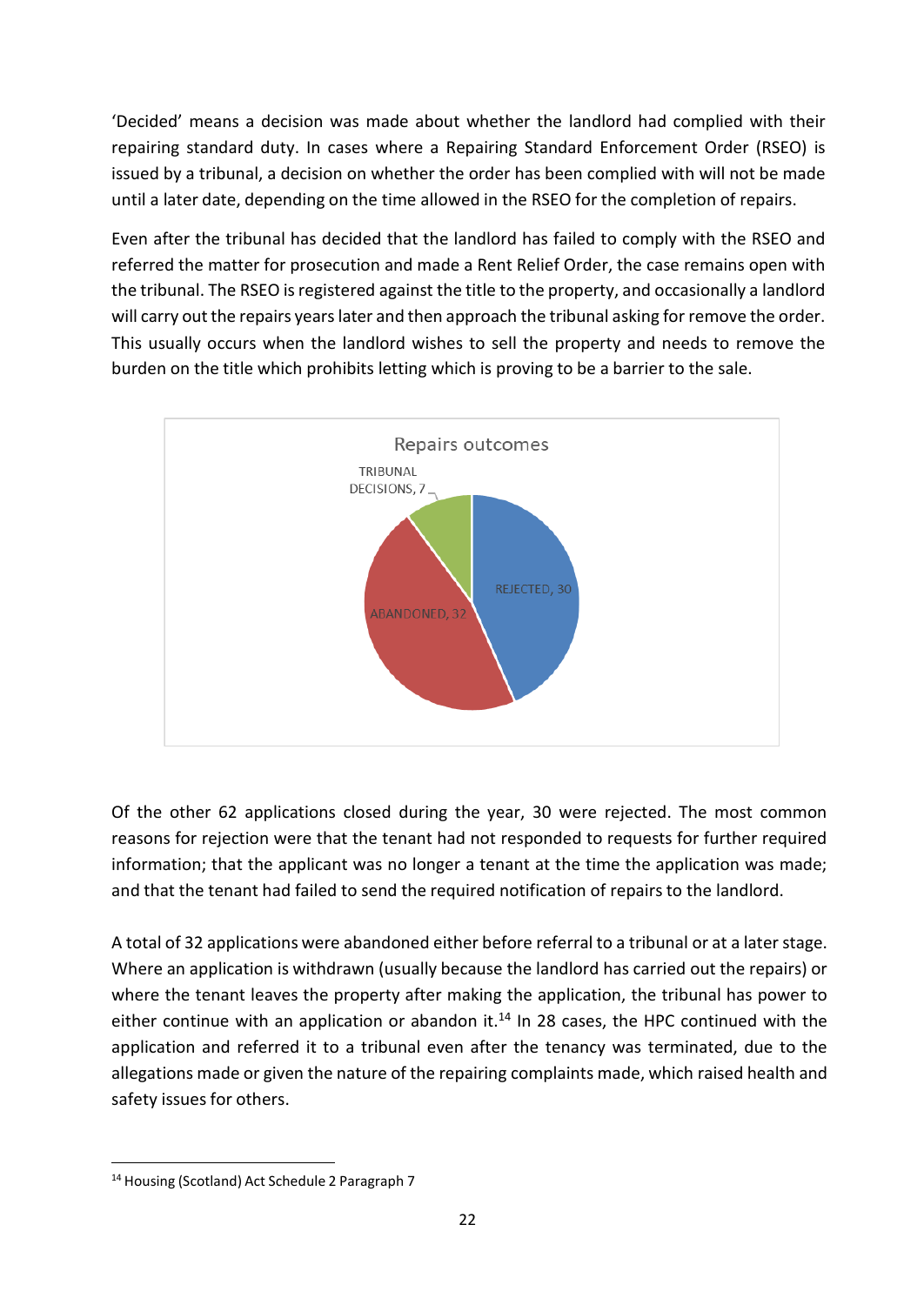The number of tribunal decisions is lower than in previous years because of the inability during the reporting year to carry out safe inspections due to the coronavirus pandemic, as explained elsewhere in this report.

The decisions made on the 7 applications which were considered by a tribunal are shown in the chart below. The tribunal found that there had been a failure to comply with the repairing standard duty and issued a Repairing Standard Enforcement Order (RSEO) in two cases. In three cases, the tribunal found that the landlord had complied with the repairing standard duty. In two applications, the tribunal found that it had no jurisdiction.



A total of 36 Certificates of Completion were issued by tribunals following compliance by the landlord with the RSEO. A Failure to Comply decision was issued in 10 cases, and 4 of these were accompanied by a Rent Relief Order. If the tenant has moved out by the stage of consideration of compliance with a Repairing Standard Enforcement Order, a Rent Relief Order cannot be considered.

In 1 case, the tribunal revoked the RSEO because it considered that the action required by the order was no longer necessary. In 4 cases where a Failure to Comply decision had previously been issued, and the landlord subsequently contacted the HPC to say the works had been completed, the tribunal decided that the work was still not complete and refused to issue a Certificate of Completion.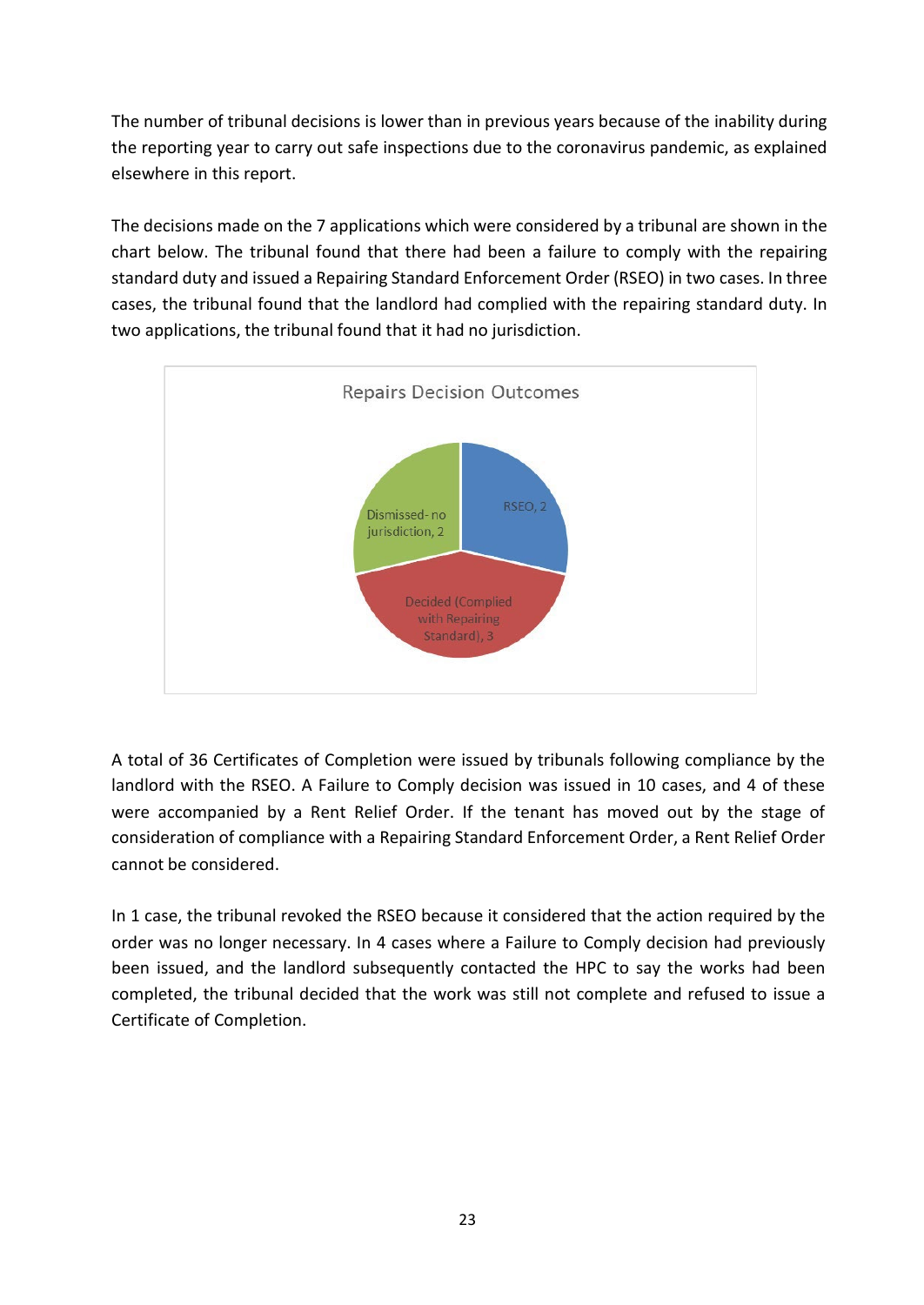

Where a tribunal has issued an RSEO, it may later vary the order as it considers to be reasonable. [15](#page-25-0) Most commonly, a tribunal will vary an order to give the landlord more time to complete the works, where it considers this to be reasonable. During the reporting year, tribunals varied the RSEO in some cases to give the landlord more time to carry out the works due to coronavirus restrictions which meant that contractors were unable to enter the property to carry out the required works.

## *v. Letting agent applications*

# *1. Letting agent code of practice*

A total of 53 applications to enforce the letting agent code of practice were received during the year, a 31% decrease on the previous year's figure. All letting agents were required to be registered by 1 October 2018, and it was expected that applications would increase as awareness of the code of practice grew among landlords and tenants. While almost all categories of application were down during the reporting year, the volume of these applications remains significantly below the original projected figure of 240 cases per annum.

## *Case outcomes*

The chart below indicates the outcomes of letting agent code of practice applications which were closed and/or decided by a tribunal during the year. 'Decided' means a decision was made about whether the letting agent had complied with their duties under the code of practice. In cases where a Letting Agent Enforcement Order (LAEO) is issued by a tribunal, a decision on whether the order has been complied with may not be made until a later date.

<span id="page-25-0"></span><sup>15</sup> Housing (Scotland) Act 2006 section 25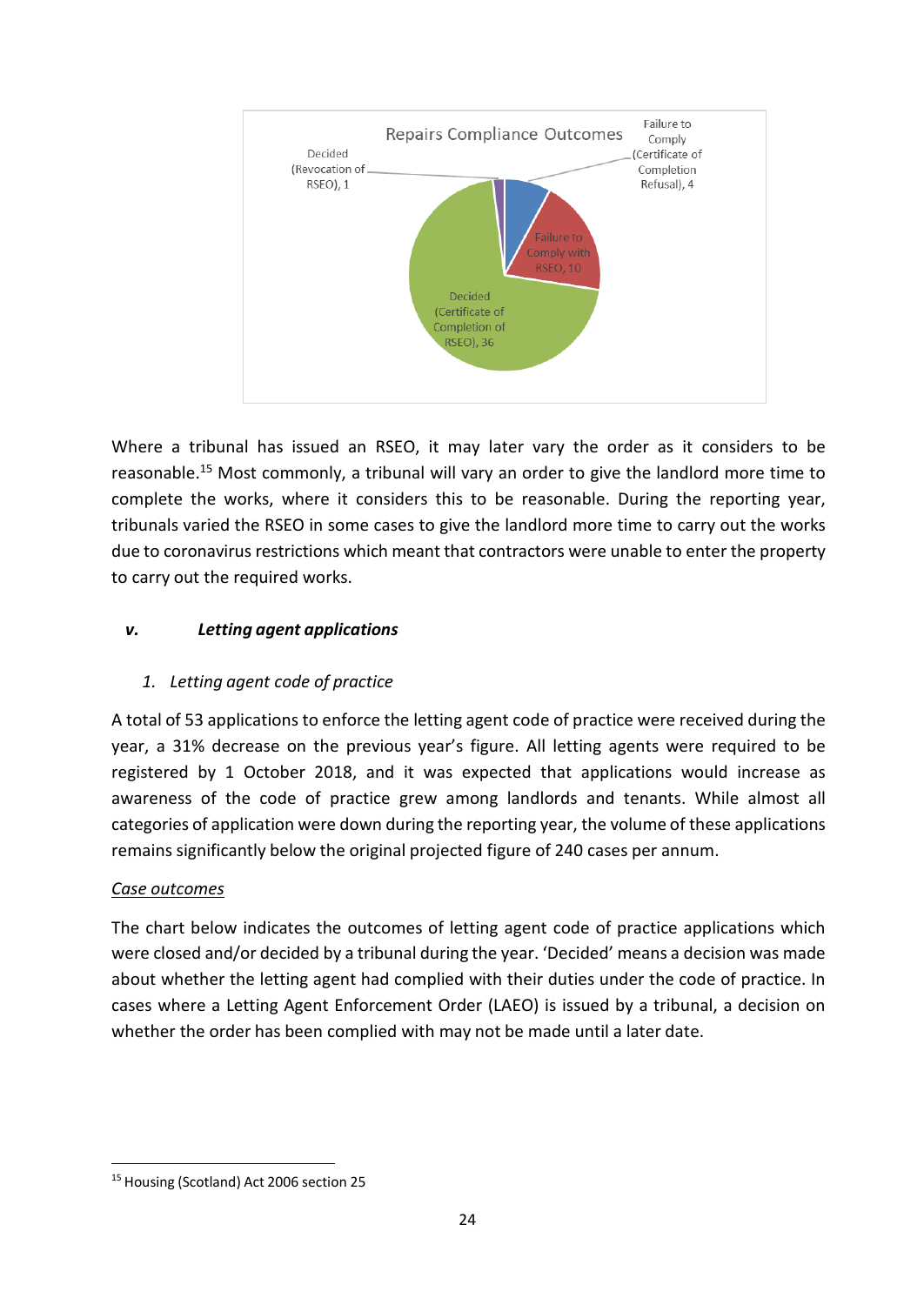

Fifteen applications were rejected, and a further 15 were withdrawn, with no reason stated for the withdrawal. A total of 36 applications were decided by a tribunal. The decisions made are shown in the chart below.



In the vast majority (31) of these applications, the tribunal found that there had been a failure to comply with the code of practice. A Letting Agent Enforcement Order (LAEO) was issued in almost all (29) of these cases. The tribunal decided that the letting agent had complied with the code in only 4 cases. The remaining application was dismissed by the tribunal as it did not have jurisdiction.

The low level of compliance with the code of practice is a matter of concern. This may indicate that some letting agents are still unaware of their obligations under the code, despite it having been in force for more than 3 years by the end of the reporting year.

Tribunals considered whether letting agents had complied with LAEOs in 18 cases. [16](#page-26-0) The tribunal found that there had been compliance with a LAEO in most (14) of these cases, with a failure to comply decision in only four cases. While tribunals considered compliance in only

<span id="page-26-0"></span><sup>&</sup>lt;sup>16</sup> Note: some of these LAEOs would have been issued in the previous year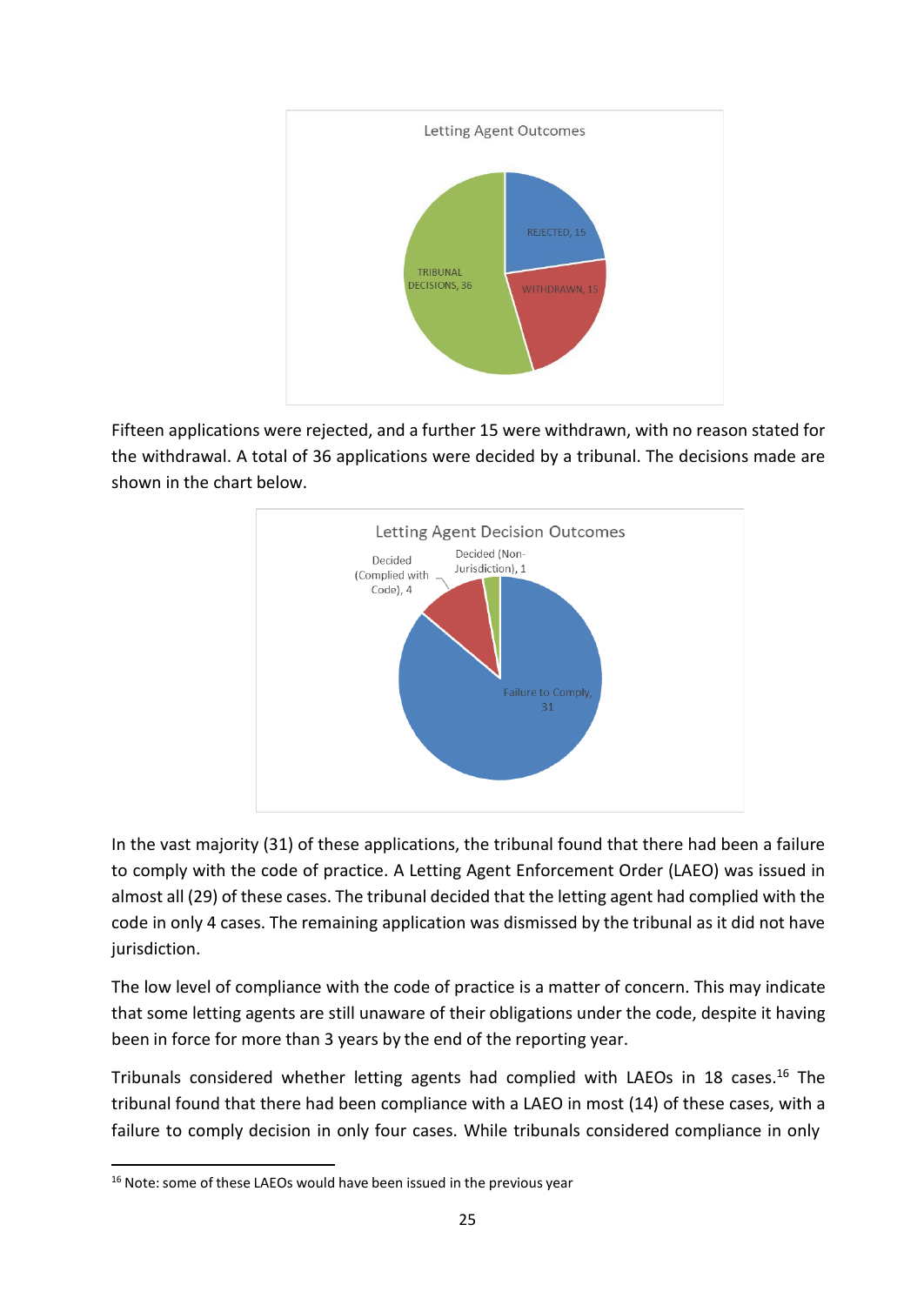around half the number of cases during the previous year, these figures suggest a higher rate of compliance than in 2019-20.

# *2. Extension of time limit to determine application for letting agent registration*

During the year, 9 applications were received from Scottish Ministers for an extension of the time limit to determine an application for registration as a letting agent.

## *Case outcomes*

Of the 19 applications closed during the year, ten were withdrawn and nine were granted.

# *vi. Landlord (right of entry) applications*

There were 81 landlord (right of entry) applications, a 4% increase on the previous year. The number of applications within this jurisdiction, while remaining relatively low, has been slowly increasing year on year since it was introduced in December 2015. Right of entry applications continue to be received in a few cases where there is also a repairing standard dispute (and on occasion an eviction or civil proceedings application) involving the same parties.

During the reporting year, coronavirus restrictions meant that the tribunal was unable to provide supervised access arrangements in these cases if required. In light of this, ordinary (housing) members endeavoured to actively assist parties to reach agreement over access arrangements. Supervised access arrangements resumed after the end of the reporting year.

# *vii. Other types of application*

Various other types of application made up the remaining 3.5% of applications (85).

# *1. Rent assessment applications*

Only a small number of rent assessment applications (10) were received. This represented a significant (47%) fall on the previous year, continuing the decline in these applications over recent years. The consideration of rent assessment cases had to be delayed during the year, due to the need for property inspections to be carried out and the difficulty of initiating these safely during the pandemic. Inspections resumed after the end of the reporting year.

# *2. Other private rented sector applications*

The remaining applications were all within the private rented sector jurisdiction. These included:

- 20 applications for wrongful termination orders (representing a slight increase on the previous year)
- 14 applications for damages for unlawful eviction (a 40% increase on the previous year)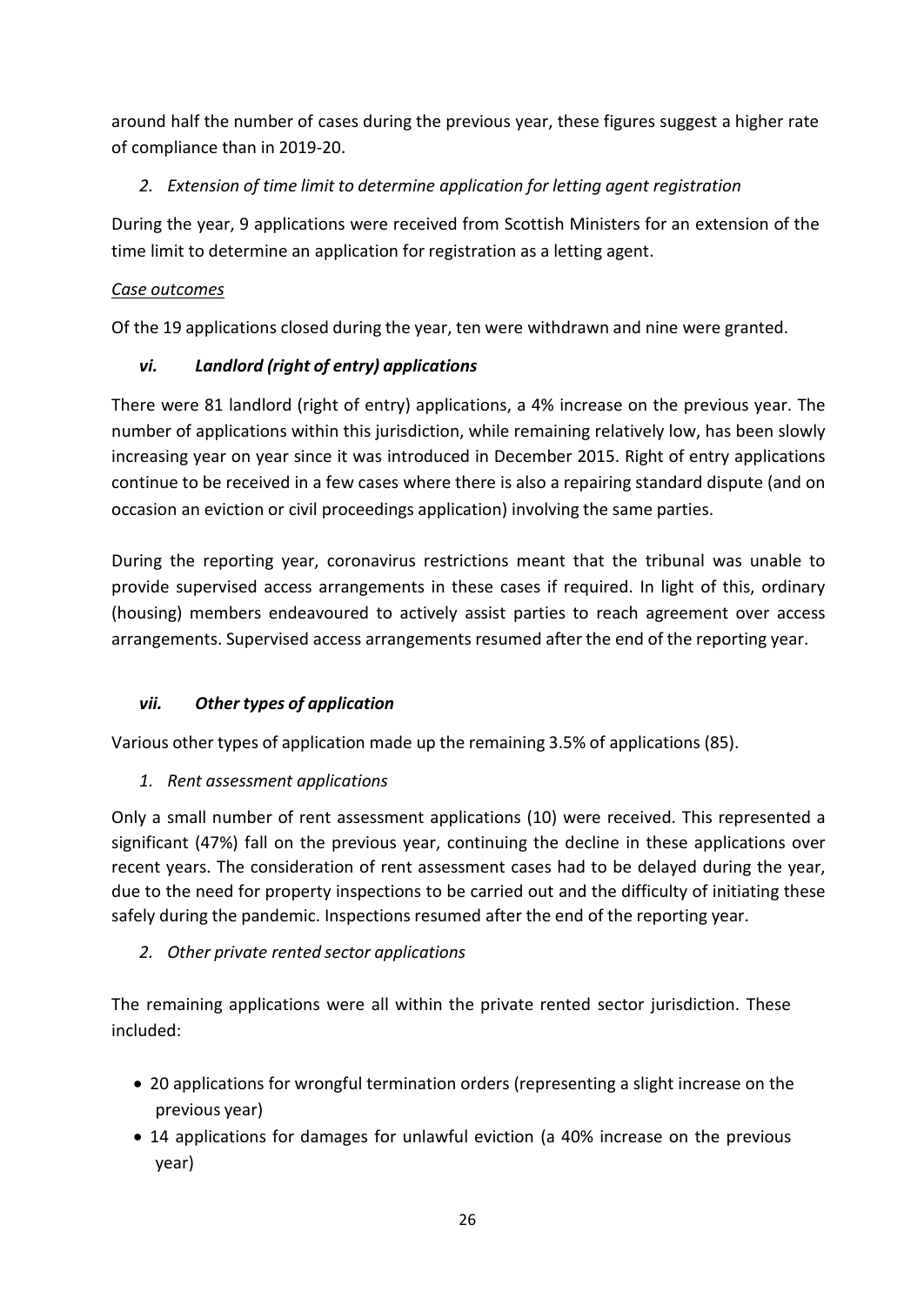- 11 applications for time to pay orders
- 7 applications to draw up the terms of a tenancy
- 7 applications for compensation for misrepresentation or concealment by a landlord
- 5 landlord /letting agent registration appeals
- 3 applications to provide written tenancy agreement and weekly rent book.

A further eight applications were also received relating to various other private rented sector issues.<sup>17</sup>



The breakdown of 'other' applications received isshown in the chart below.

## **7. Representation of parties**

As in the previous year, whether parties were represented in the tribunal process during the year varied according to 1) the type of application and 2) whether they were an applicant or a respondent. That said, overall the number of parties with representation, particularly applicants, was significantly lower across all application types than in 2019-20.

It is not possible to determine from the data obtained whether a party's representative was a solicitor, a letting agent, a non-solicitor adviser, or a friend or family member. The chart

<span id="page-28-0"></span> $17$  Note: these were mainly single applications under a particular rule, namely rules 75, 80, 87, 90, 100 and 101.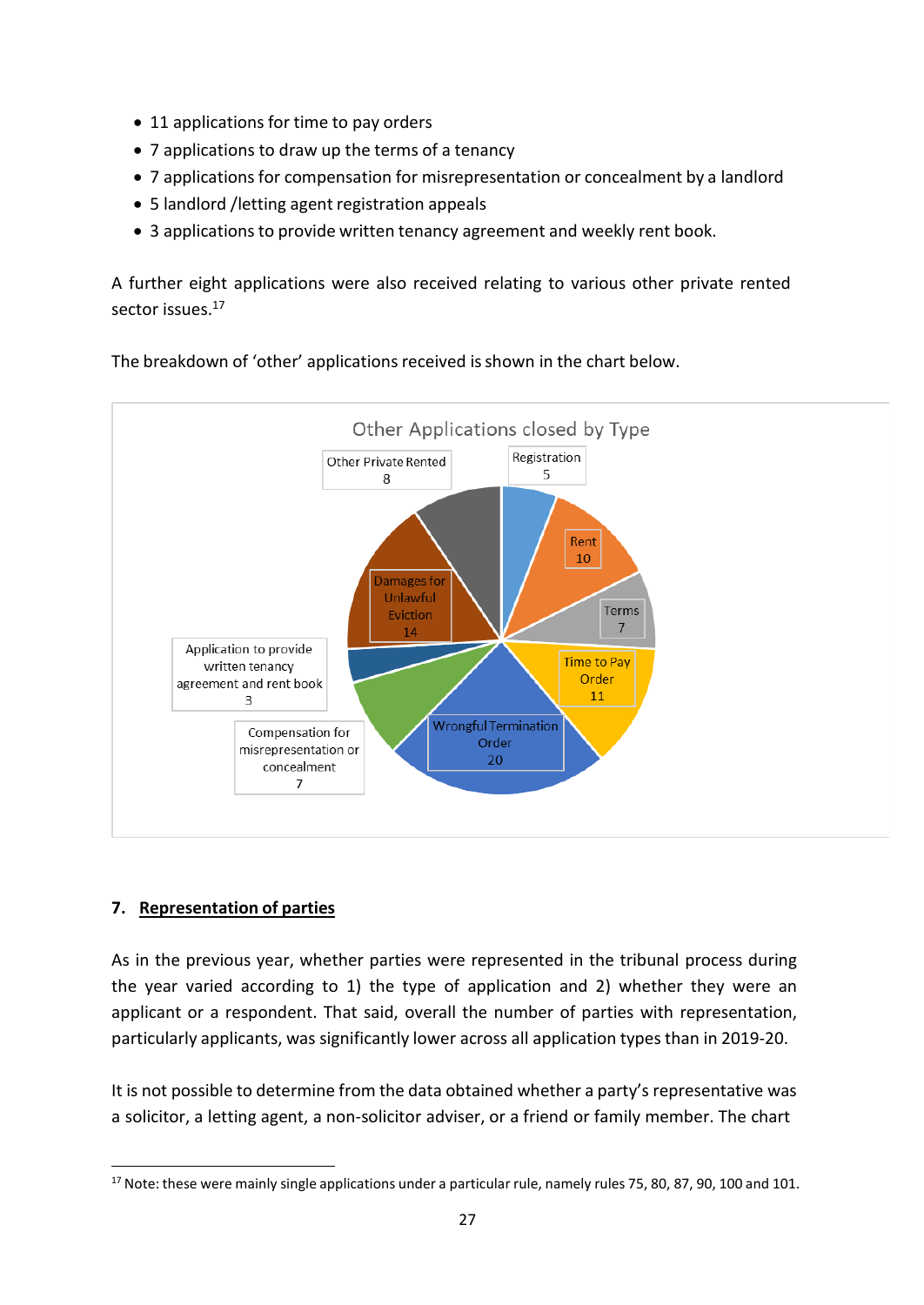below shows the percentage of applications for each case type where the party named at least one representative at some stage of the tribunal process during the reporting year.



**Levels of representation of parties**

In eviction and civil proceedings applications, fewer than half of applicants were represented - 47% in the former, and 43% in the latter. This was in sharp contrast to the previous year, when around three-quarters of applicants (80% in eviction cases) were represented in these cases. Applicants in eviction cases are of course landlords, while respondents are tenants. The proportion of respondents who were represented in eviction cases was also down on the previous year, but only marginally so (down from 6% to 5%).

In civil proceedings too, the vast majority of applicants are landlords, although some may be tenants. The proportion of respondents who were represented in civil proceedings applications was actually slightly higher than the previous year, up from 6% to 7%.

While the proportion of respondent landlords who were represented in tenancy deposit applications remained steady compared to 2019-20 at 26%, fewer tenant applicants were represented (14%, down from 25%). The highest levels of landlord representation were in right of entry cases, where 52% of landlords were represented. This was a significant drop from the 81% of landlords who were represented in 2019-20. While case numbers were down in repairing standard cases, only 43% of landlords were represented, down from 63% in the previous year.

Across all other case types, representation levels for both applicants and respondents were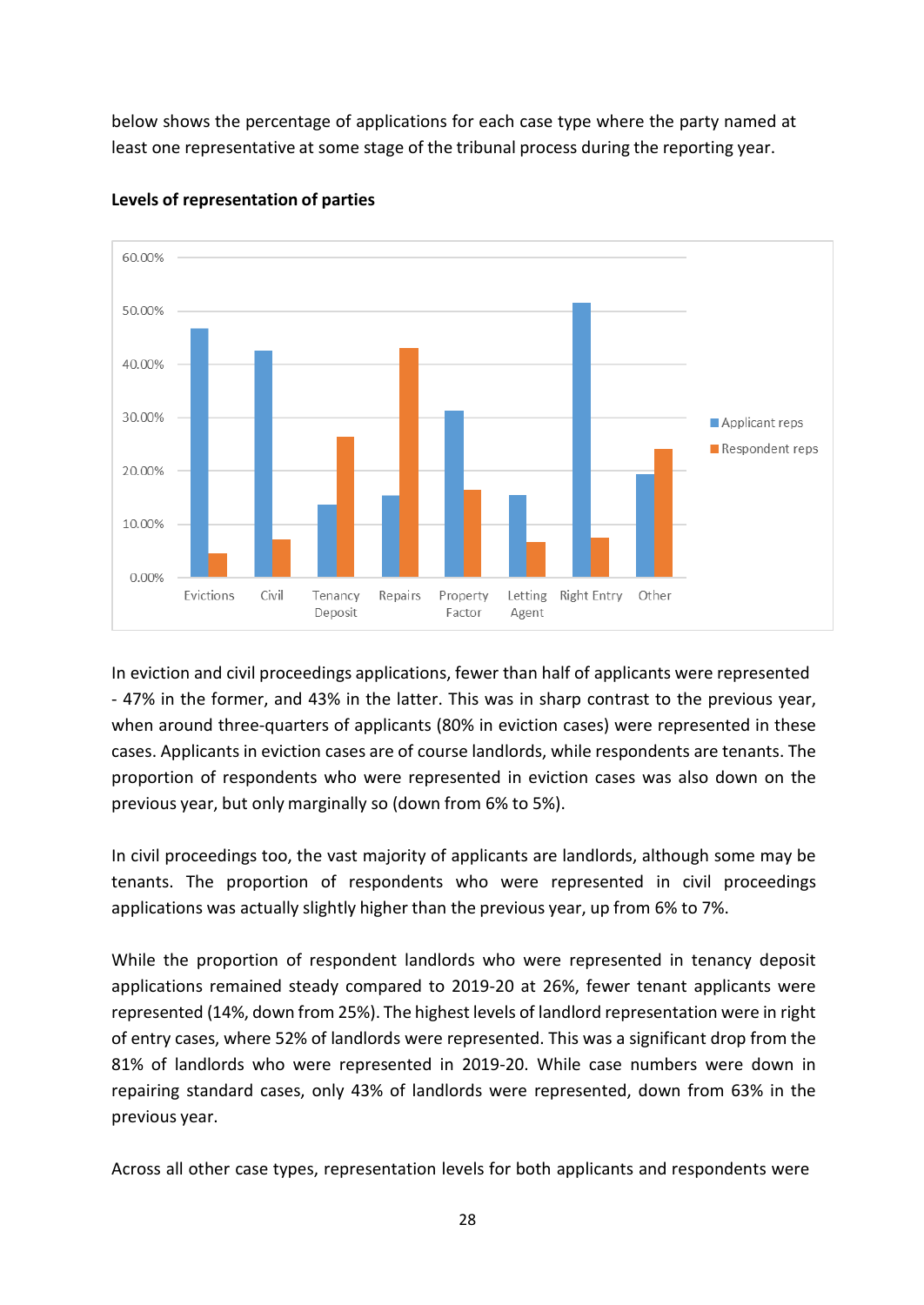substantially down on the previous year's levels. As in the previous year, in some types of application, such as tenancy deposit, property factor and letting agent applications, neither party is represented in most cases. While more respondents attended CMDs than previously (as discussed in section 9 below) it remains the case that in general, landlords are more likely to be represented than tenants. It is clear however that (other than in right of entry applications) the majority of landlords did not have any form of representation within the tribunal process.

There could be a number of possible reasons for the reduced levels of representation during the reporting year. It could be partly due to the reduced case numbers: unrepresented applicants may have been more likely to bring applications during the year than those with access to representation. If so, unrepresented applicants would make up a larger proportion of those who did make applications than in the previous year. It is also possible that parties found it more difficult to obtain representation due to reduced availability as a result of coronavirus restrictions.

Another possible explanation is that parties felt more able to represent themselves at a teleconference than at a physical CMD or hearing. While a teleconference CMD or hearing is subject to the same rules as one conducted face to face, it may feel less formal and more accessible to parties.

It should be noted that the figures shown above do not tell the whole story. Firstly, while a party may have named a representative at the start of the process, they may not actually have been represented at any CMD and/or hearing. Conversely, there are occasions on which a party, such as a respondent in an eviction application, attends a CMD or a hearing with a legal or other representative whom they have not notified the tribunal about in advance. In some cases, a party has received advice and support from an advice agency or solicitor in completing and/or submitting their application form or their written representations in response, but the adviser is unable to represent them at the CMD or hearing.

Parties are also entitled to be accompanied by a supporter at a CMD or hearing. While a supporter may not represent the party, they may assist them by providing moral support; helping them to manage their papers; taking notes; and advising them on points of law and procedure and/or issues which they might wish to raise with the tribunal.<sup>18</sup> It is not uncommon for parties to bring supporters, usually family members or friends, with them to a CMD or hearing.

Given the inquisitorial approach of the HPC, any issues regarding the legal competency of an application will generally have been addressed at the sifting stage, unless they require legal

<span id="page-30-0"></span><sup>&</sup>lt;sup>18</sup> Rule 11 of the [Chamber's](http://www.legislation.gov.uk/ssi/2017/328/contents) Procedure Rules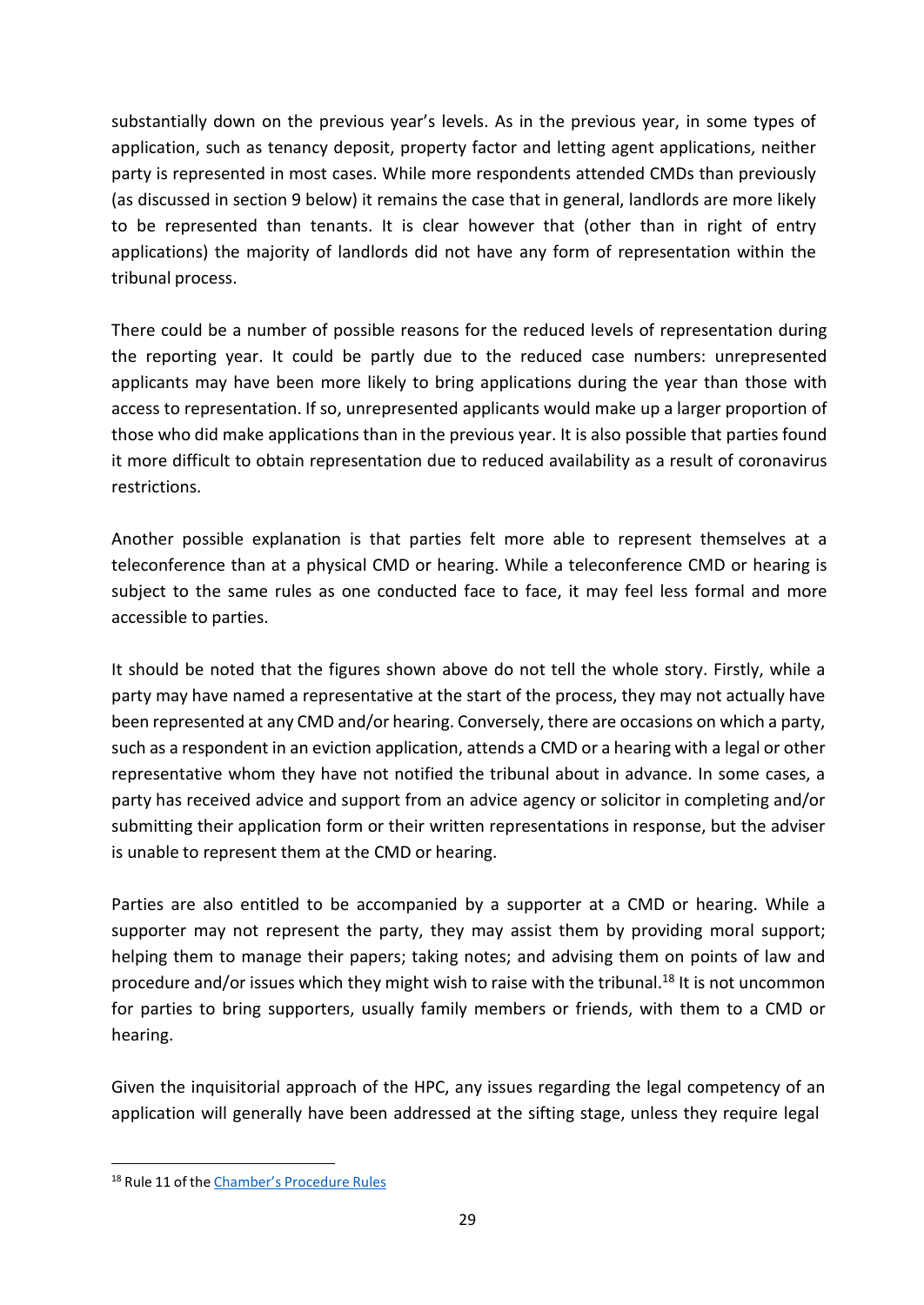submissions from both parties at a CMD. It follows that any application which does not meet the requirements will generally have been rejected at the sifting stage.

## **8. Members and training**

As at the end of March 2021, there were 102 tribunal members (the tribunal judiciary) within the Chamber. Of these, 56 are legal members and 46 are ordinary members. These are either qualified surveyors (who sit on repairing complaints, rent assessment and property factor cases) or members with specialist knowledge and experience of housing issues (who deal with applications relating to private rented sector issues, property factors, right of entry and letting agents).

Legal members of the tribunal received virtual training on the impact of the emergency changes introduced by the Coronavirus (Scotland) Act in October 2020, as new eviction applications affected by the legislation were starting to come through the application system.

Further virtual training was also planned for legal and surveyor members to outline the revised Covid safe process of preparation and attendance at property inspections. Training was also planned for members involved in property factor cases, covering the introduction of the new property factor code of conduct, management of applications received relating to the new code and the old code, and data protection issues. Both training sessions were held in May/June 2021.

Members receive development through an ongoing process of members' development reviews. This is an opportunity for members to reflect on their work and receive peer feedback. Findings from member reviews influence the training programme for the year. Members' reviews were paused during the year due to the coronavirus pandemic, but these resumed again using teleconference or videoconference hearings from October 2020.

A judicial bench book is available electronically for tribunal members. This is a resource which containslegislation and case law relevant to the jurisdiction. Notable Upper Tribunal decisions are circulated electronically to the membership, and a database of important Upper Tribunal decisions relevant to the Chamber's jurisdiction has now been created for the use of tribunal members.

## **9. Successes during the year**

Thanks to the hard work of both the tribunal administration and tribunal members, the Chamber has coped extremely well with the challenges brought by the pandemic. Following the reintroduction of CMDs and hearings in July 2020, the processing of outstanding applications was back on track by the autumn. There was no backlog in relation to private rented sector, property factor and letting agent applications by the end of the reporting year. While the consideration of repairing standard and rent assessment cases had to be delayed due to the need for property inspections to be carried out, property inspections resumed in repairing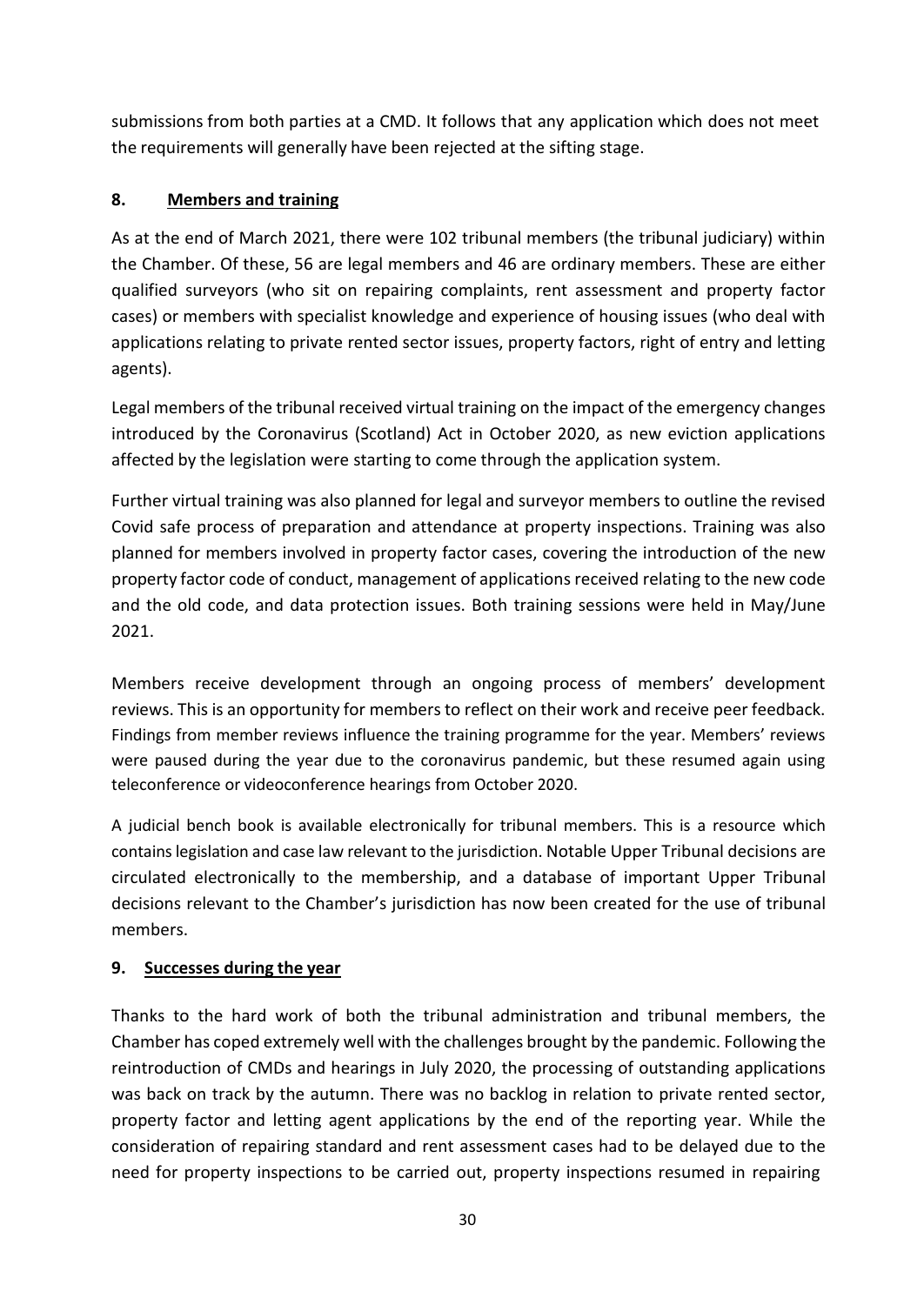standard cases in late May 2021 with appropriate procedures in place. Having worked its way through a backlog of existing applications, the Chamber began to schedule inspections for new applications from 16 June 2021 onwards. Inspections in rent assessment cases were scheduled from 30 September 2021 onwards.

During the year, work to produce a searchable database of all notable Upper Tribunal decisions in HPC cases, going back to 2017, was completed. This was a major undertaking, as more than 120 UT decisions (and three Inner House decisions) had been issued in relation to HPC appeals by the end of the reporting year. The database is intended to assist tribunal members in their work. It will continue to be updated on a regular basis.

### *Positive impacts of teleconference CMDs and hearings*

The Chamber has been gathering data on the impact of the use of teleconference (and videoconference) CMDs and hearings. This suggests that there have been several positive impacts resulting from the use of teleconferences, as further discussed below.

a. From October 2020 onwards, questionnaires were sent to all parties or their representatives who had attended a CMD or a hearing by teleconference, seeking their views on their experience of the process. Questionnaires were also sent retrospectively to those who attended CMDs or hearings from 7 July 2020 onwards. Between October 2020 and March 2021, a total of 108 surveys were returned.  $^{19}$  While this is a fairly limited sample and the results should therefore be treated with caution, the feedback was generally very positive. The vast majority of those who returned the questionnaires said that they had found it very easy or easy to join the teleconference. Most also said the audio quality was very good or good, and that the process and structure of the teleconference was very good or good. Overall, seven in ten (71% over the total period) said that they found participation in a teleconference hearing or CMD preferable to attending in person.

A comparison of the data for the first three months (October- December 2020)<sup>20</sup> with the following three-month period (January-March 2021) shows that the number of positive responses to each question increased over time. For example, while during the first three-month period, 66% of attendees said that they found participation in a teleconference hearing or CMD preferable to attending in person, this figure increased to 78% during the second three-month period. This suggests that as parties/their representatives became more used to teleconference hearings, they saw more benefits

<span id="page-32-0"></span> $19$  Note: due to the methodology used, it is not possible to confirm how many questionnaires were sent out during the period, or therefore what proportion of these were returned.

<span id="page-32-1"></span><sup>&</sup>lt;sup>20</sup> Some of which is likely to relate to CMDs/hearings held during July-September 2020.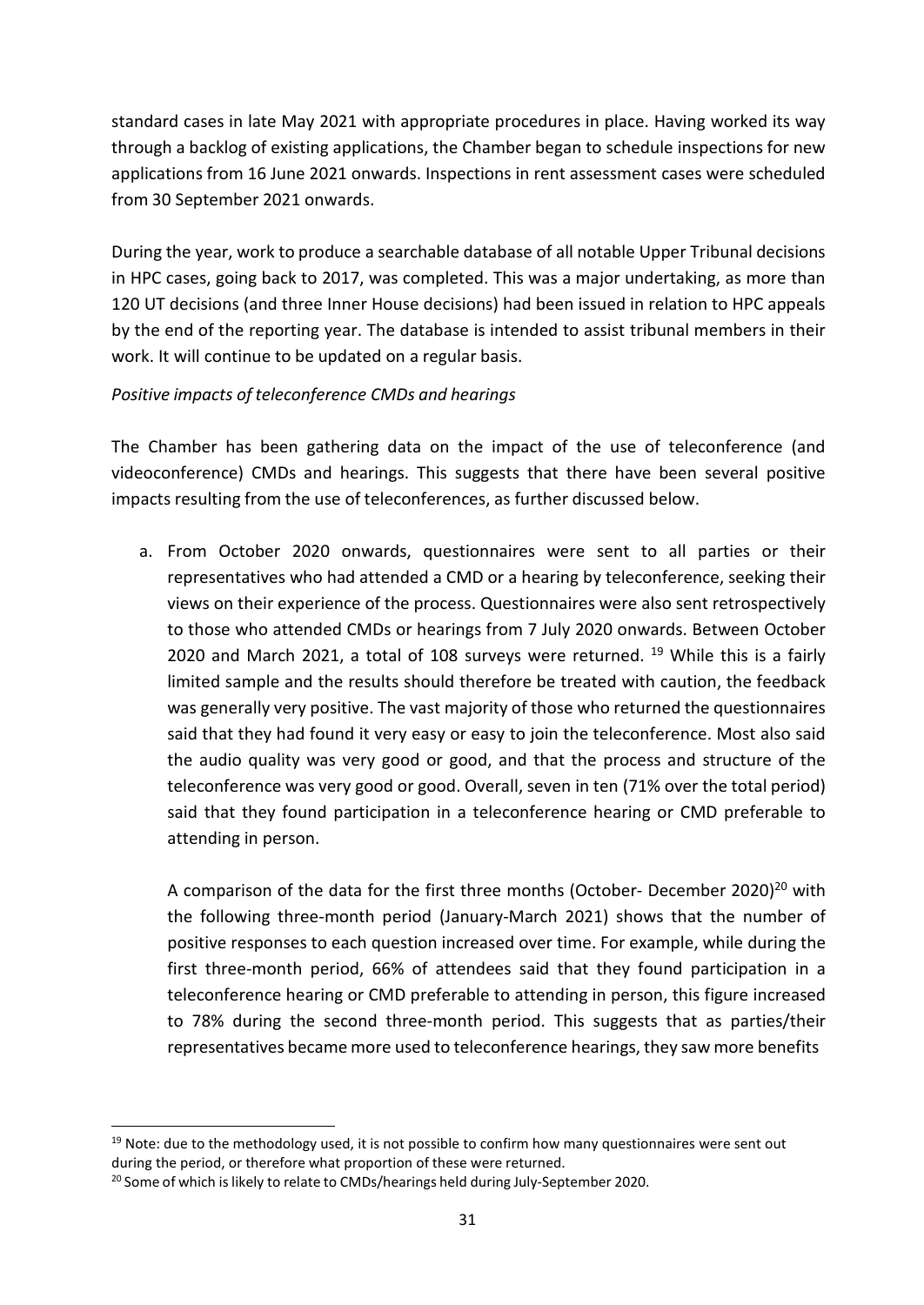in doing so. These might include ease of access, time and travel savings and convenience.

While these findings are very positive, it should be noted that data was not collected on the nature of the attendees who responded to the survey. It is not clear, therefore, how many of these were applicants or respondents, or how many were solicitors or other representatives. It seems likely that solicitors, for example, would find teleconferences preferable asthey require less time out of the office. We also know, as discussed below, that applicants are much more likely to attend CMDs and hearings than respondents. It should also be noted that almost one-quarter of attendees who responded would have preferred an in-person CMD/hearing.

b. There is some evidence from data collected by tribunal clerks that more parties are participating in private rented sector CMDs conducted via teleconference than was previously the case with in-person proceedings. The increase is almost entirely due to increased attendance at CMDs; the attendance figures for hearings were virtually unchanged.

Initial data gathered for private rented sector applications during the six-month period from August 2020-January 2021 found that parties' attendance at CMDs was 6% higher than during the same six-month period in 2019-20. Attendance by applicants was almost unchanged, but these levels were already very high (around 95% in both years).It is notable, however, that there was a marked increase (12.5%) in attendance by respondents, who are most likely to be tenants. Overall, 45% of respondents in private rented sector applications attended the CMD. Although this is a substantial increase, this means that more than half of respondents did not attend. It may be that many respondents are unaware of the impact of the Coronavirus (Scotland) Act changes on the consideration of eviction applications brought on previously mandatory grounds, and therefore believe that whether or not they attend is unlikely to affect the outcome.

There was less scope for an increase in levels of attendance at hearings, as these were already higher (significantly so for respondents) than attendance levels at CMDs. From August 2019 - January 2020, 96% of applicants attended hearings, as did 72% of respondents. These figures were virtually unchanged<sup>21</sup> for the same period in the reporting year.

While the increase in attendance at CMDs can be seen as a positive development in terms of access to justice, there is little evidence that this has made any significant difference to the eventual outcome of cases. The very high proportion of orders granted

<span id="page-33-0"></span> $21$  In both cases, the variation was less than 0.6%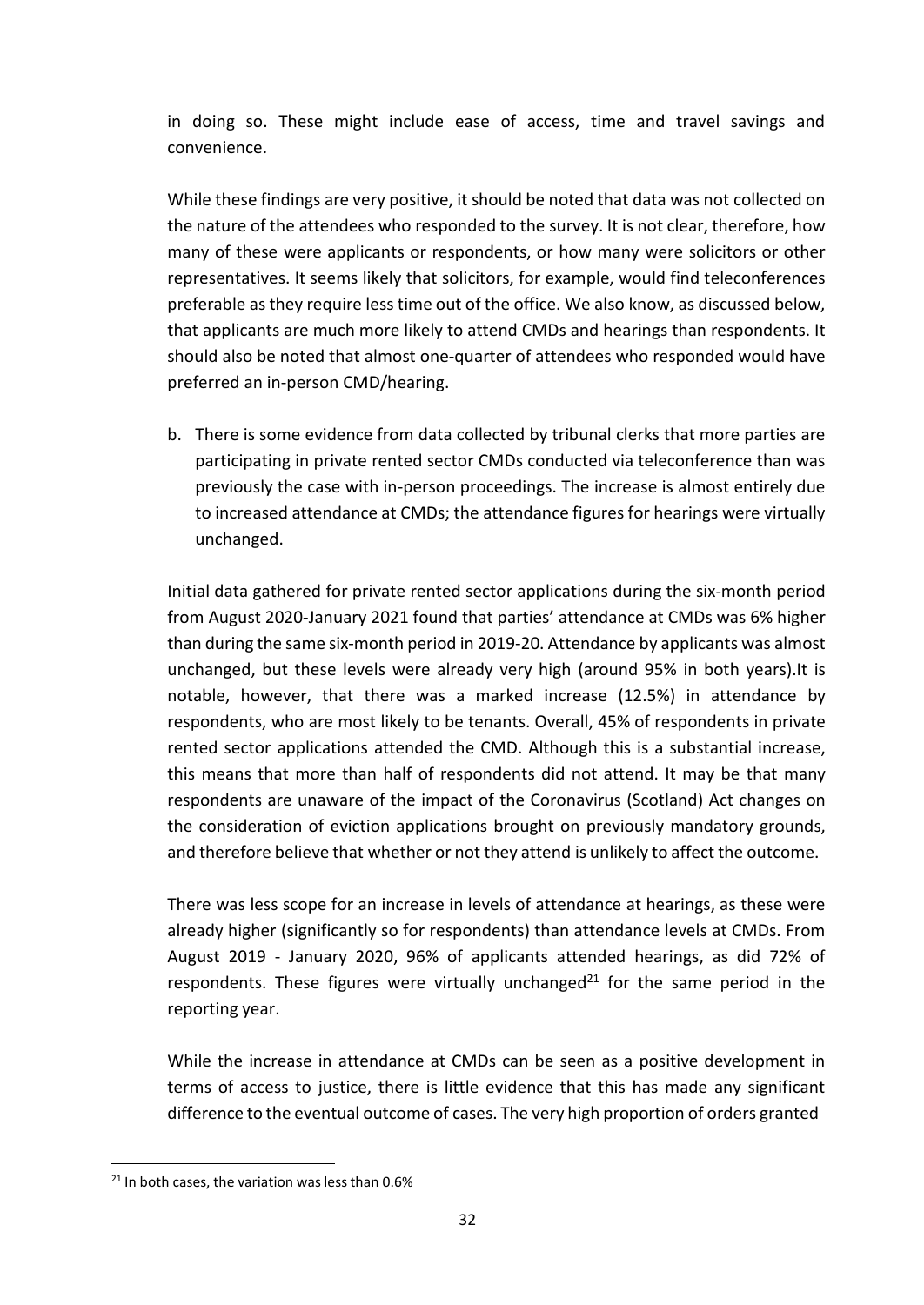in civil proceedings and eviction applications which were determined by a tribunal was similar to that during 2019-20. That said, as noted in section 4 of this report, almost twice as many eviction applications were decided at an evidential hearing than in the previous year. It is also possible that more applications were withdrawn following discussion between the parties. Regardless of the outcome, it is also important to parties to feel that the procedure has been fair. They have the opportunity to put their case before a tribunal, and to have this considered by the tribunal. It is also possible that where a respondent appears at a CMD, the tribunal may in some cases be more likely to delay execution of an eviction order to give them more time to find somewhereelse to live.

c. There is also some evidence that the use of teleconferences has generally resulted in fewer CMDs in private rented sector cases, and fewer hearings in property factor and letting agent cases, being postponed than before.<sup>[22](#page-34-0)</sup> Such postponements can happen before the CMD or hearing takes place for a variety of reasons, including for example, unsuccessful service of papers by the tribunal on a respondent, or a party/representative's illness or absence on business or on holiday. It seems likely that this change is at least partly due to the increased convenience of telephone hearings, which are easier for parties and their representatives to fit around their other commitments.

### **10. Reviews, recalls and appeals**

#### *a. Reviews*

The Tribunals (Scotland) Act 2014 introduced a review process, which allows a tribunal to review a decision made either at the request of a party or at its own instance where it is necessary in the interests of justice to do s[o.](#page-34-1)<sup>23</sup> A party's request for review of a decision must be made within 14 days of it being sent to them.<sup>[24](#page-34-2)</sup> Where the tribunal decides to review a decision, it may take no action, set the decision aside or correct a minor or accidental error in the decision. [25](#page-34-3)

During the year, a total of 107 requests for review of a decision were received by the HPC, across most jurisdictions. This figure was around a third lower than during the previous year, which is not unexpected given the significant decrease in applications closed during the year. As in the previous year, the highest proportion (44) concerned property factor cases, followed

<span id="page-34-1"></span><span id="page-34-0"></span><sup>&</sup>lt;sup>22</sup> When compared with the postponement figures for the same month the previous year (or in 2019 during the months when there were no hearings or CMDs in 2020). There has, however, been an increase in postponed PRS hearings during some months, although the number of hearings is far lower than that for CMDs. <sup>23</sup> Section 43

<span id="page-34-2"></span><sup>&</sup>lt;sup>24</sup> Rule 39 of the [Chamber's](http://www.legislation.gov.uk/ssi/2017/328/contents) Procedure Rules

<span id="page-34-3"></span><sup>&</sup>lt;sup>25</sup> Section 44 Tribunals (Scotland) Act 2014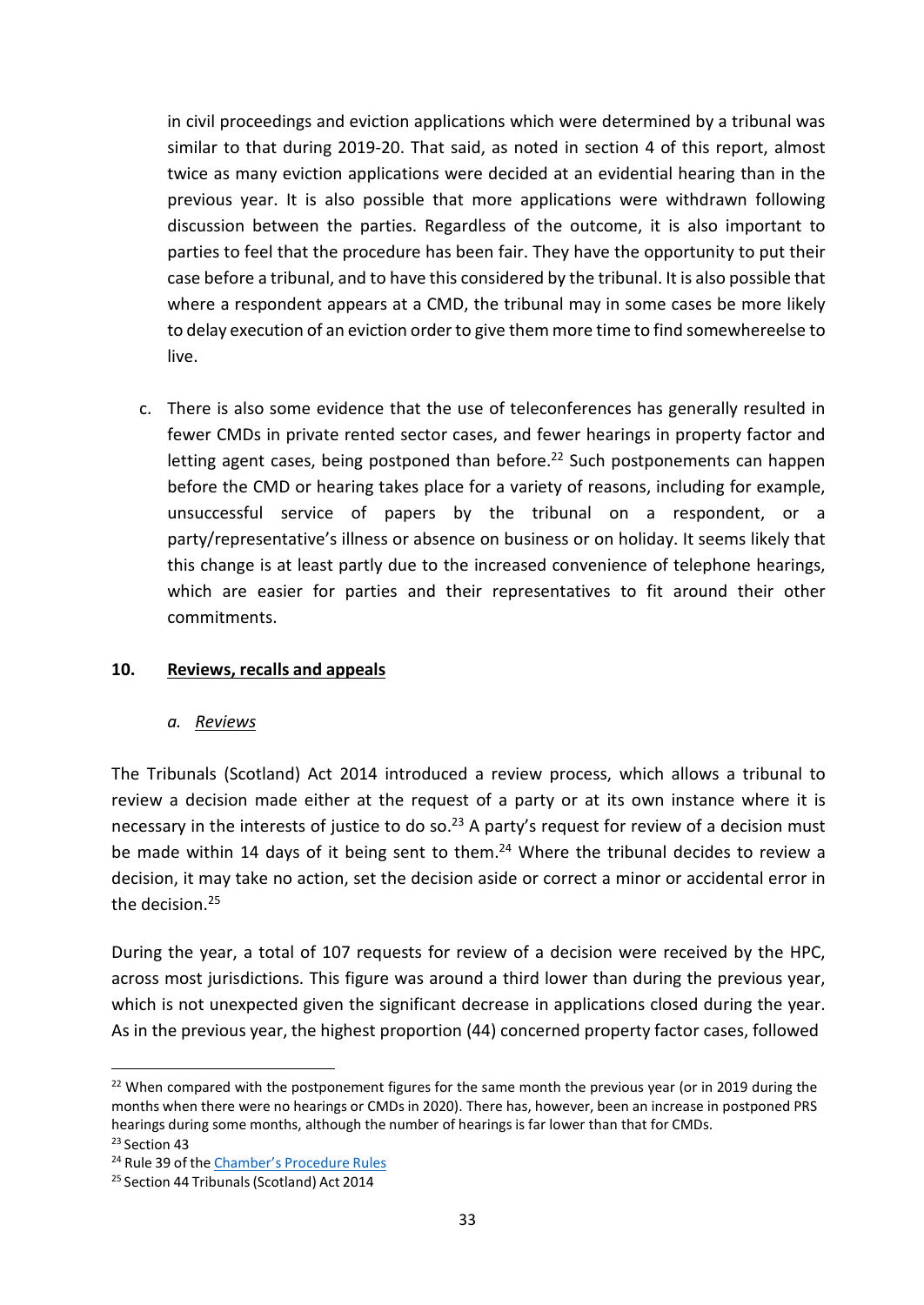by civil proceedings (32) and other private rented sector cases (16). As in the previous year, most review requests (64 or 60%) were refused. A further nine were withdrawn.

Of the other 34 review requests, the tribunal decided to review the decision in 29 cases. In 12 of these cases, the decision was corrected or set aside. No action to alter the decision was taken by the tribunal in the other 17 cases. The remaining five review requests received were not disposed of by the end of the year.

*b. Recalls*

The Chamber's procedure rules also provide that in certain categories of proceedings (including evictions, civil proceedings and tenancy deposit applications), a party may apply for the recall of a decision within 14 days of the decision, where the tribunal made the decision in absence because that party did not take part in the proceedings or failed to appear or be represented at a hearing following which the decision was made.<sup>[26](#page-35-0)</sup>

A total of 48 recall applications were considered by a tribunal during the year. Most of these (30) were refused, while 18 were granted.

*c. Appeals*

The Tribunals (Scotland) Act 2014 also introduced a new appeals process, with appeals being made to the Upper Tribunal for Scotland. This has led to a much higher volume of appeals than prior to the establishment of the Chamber. One reason for this could be the accessibility of the process, including the fact that there is no fee involved. Guidance is sent to parties in relation to reviews and appeals when a decision is issued to them. Many appeals do not involve legal representatives. An appeal can, however, be made on a point of law only, and not just because a party is unhappy with the outcome. In some cases, a party may request a review and make a permission to appeal request at the same time.

A total of 150 requests for permission to appeal were received across all jurisdictions, a 14% increase on the previous year. More than half (54%) related to the private rented sector jurisdictions (including eviction, civil proceedings or other PRS cases), with the remaining 46% accounted for by property factor, repairing standard or letting agent cases. Almost two-thirds (96) of permission to appeal requests were refused by the tribunal, with only 6 being granted either in full or in part. The remaining requests were withdrawn by the party involved.

Even if a permission to appeal request is refused by the tribunal, an application can be made to the Upper Tribunal for permission to appeal.

A total of 17 appeals relating to decisions made by the HPC were considered by the Upper Tribunal for Scotland during the year, only 27% ofthe number in the previous year. This islikely

<span id="page-35-0"></span><sup>&</sup>lt;sup>26</sup> Rule 30 of the HPC [Procedure](https://www.legislation.gov.uk/ssi/2017/328) Rules